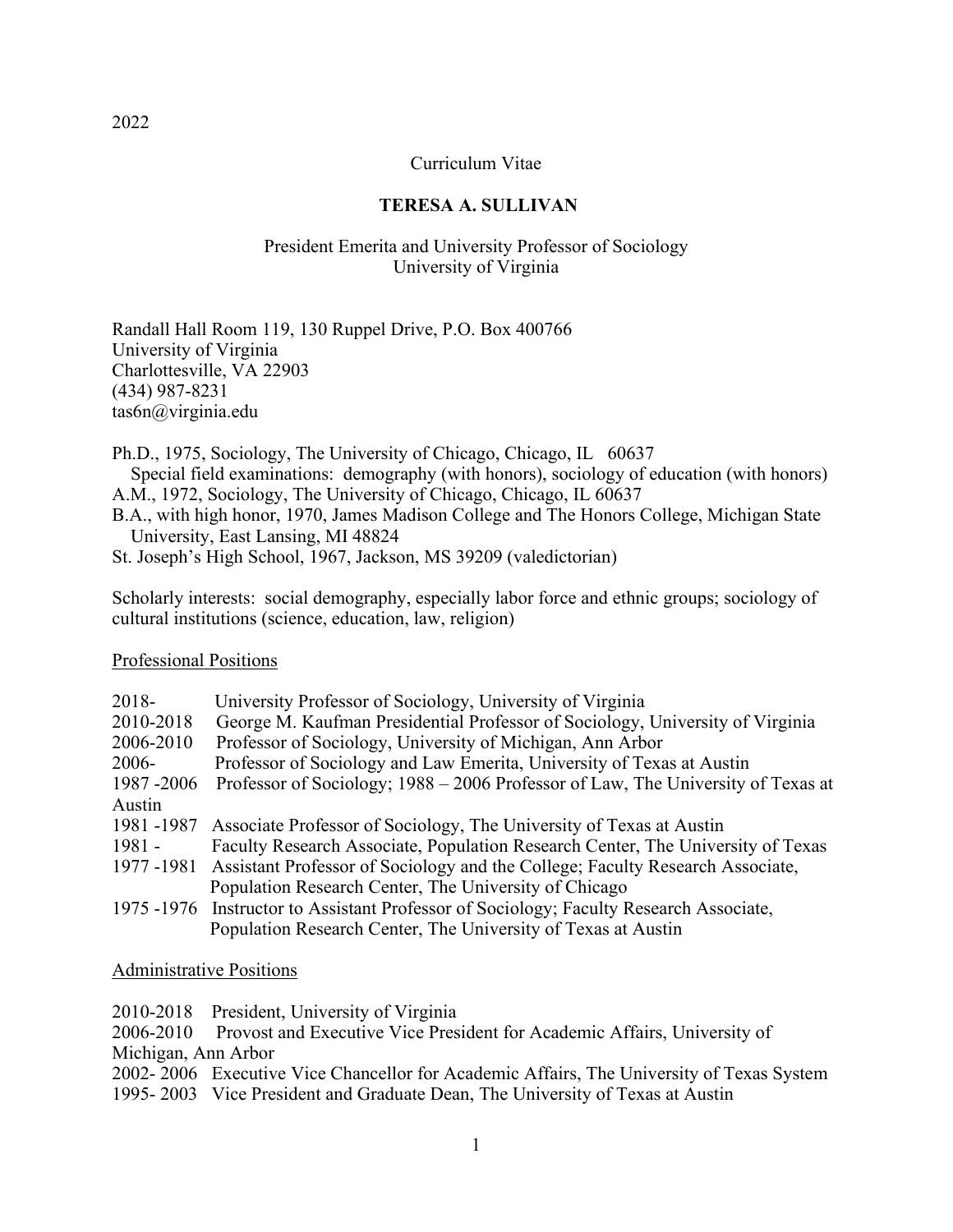1994- 1995 Vice Provost, Office of the Executive Vice President and Provost, The University of Texas at Austin

- 1992 1995 Associate Dean, Office of Graduate Studies, The University of Texas at Austin
- 1990 1992 Chair, Department of Sociology, The University of Texas at Austin
- 1989 1990 Associate Dean, Office of Graduate Studies, The University of Texas at Austin
- 1988 1989 Assistant Chair, Department of Sociology, The University of Texas at Austin
- 1985 1987 Director of Women's Studies, The University of Texas at Austin
- 1982 1987 Training Director, Population Research Center, The University of Texas at Austin
- 1970 1971 Administrative Intern, Office of the President, Michigan State University

#### Short-term Positions

Interim Provost and Executive Vice President for Academic Affairs, Michigan State University, 2019-2020

Visiting Scholar, Population Research Center, The University of Texas at Austin, 2018-2019 Faculty, Management Development Seminar, University of Chicago Graduate School of Business, Vail, CO, Summers, 1991-1993

Visiting Scholar, Population Studies Center, University of Michigan, Spring 1990 Research Fellow, East-West Population Institute, Honolulu, Summer, 1986

Summer Research Associate, Survey Research Laboratory, The University of Illinois, Urbana, Summer, 1970

### Academic Honors

•Teaching

Students' Association Teaching Excellence Award, 1992 UtmosT Magazine "Best Professor Hall of Fame," 1992 President's Associates Teaching Excellence Award, 1989-90 UtmosT Magazine "Ten Best Professors" Poll, 1987 Liberal Arts Council Teaching Excellence Award, 1985

•Research and Scholarship

Fellow, American Academy of Arts and Sciences, elected 2015 Doctor of Laws (Honorary), 2014, Michigan State University Distinguished Alumnus Award, Washington Area Michigan State University Alumni Association, 2012 Distinguished Alumna Award, James Madison College, 2004 2000 Writing Award, American College of Financial Services Lawyers, for *Fragile Middle Class* Fellow, Philosophical Society of Texas, elected 1997 Fellow, American Association for the Advancement of Science, elected 1995 Locke, Harrell, Raine, Purcell Faculty Fellowship in Law, 1994-95 Cox & Smith, Inc., Faculty Fellowship in Law, 1991-1994, 1995-2006 Silver Gavel Award, American Bar Association, for *As We Forgive Our Debtors*, 1990; also finalist, Distinguished Scholarly Publication Award, American Sociological Association, 1992. Distinguished Scholarly Paper Award, Southwestern Sociological Association, 1993 Sociological Research Association, elected 1990 National Science Foundation Graduate Fellow, 1971-74 Sparks Memorial Honor Fellow, National Phi Kappa Phi, 1971-72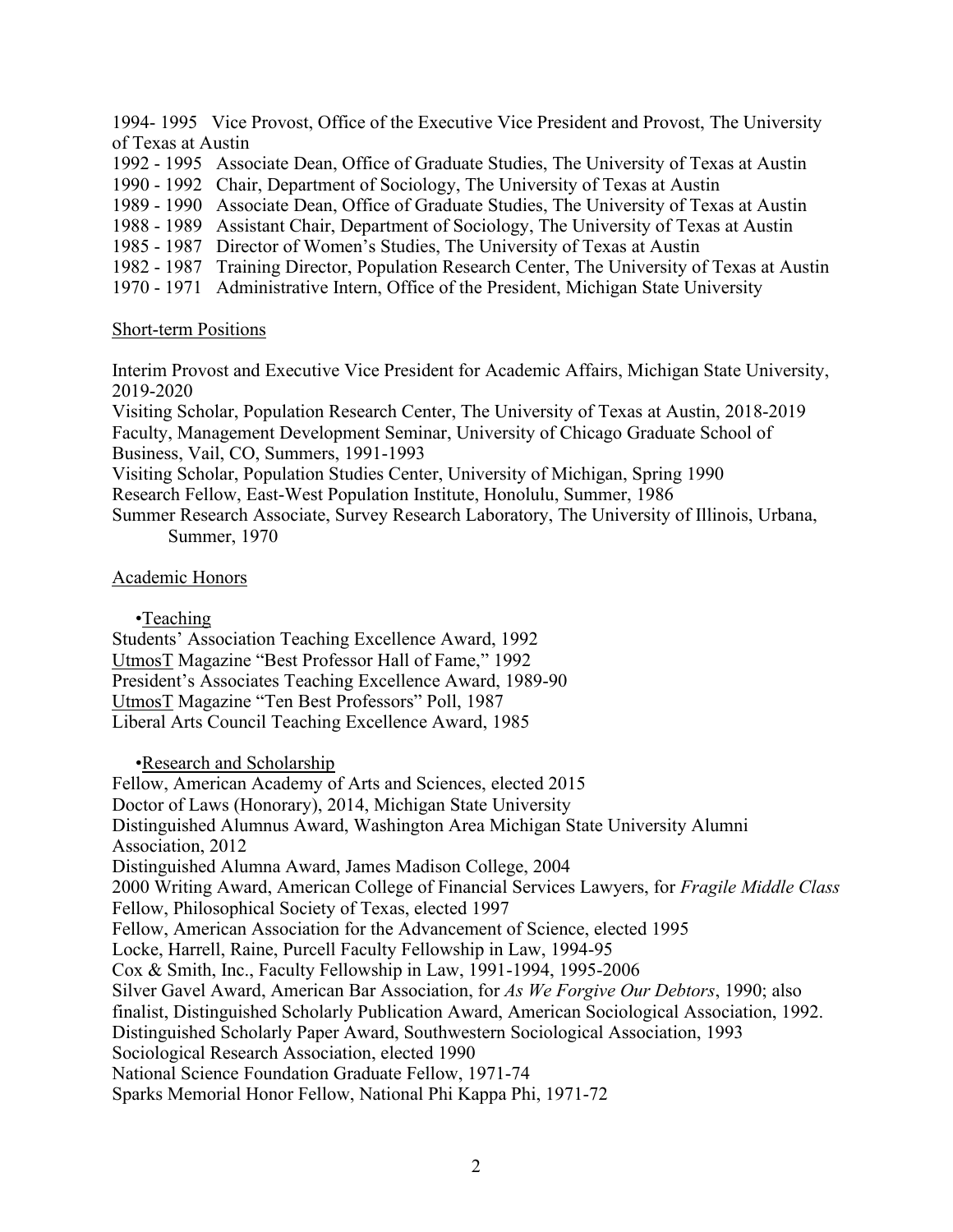Maria Leonard Honor Fellow, National Alpha Lambda Delta, 1971-72 Presidential Fellow, Michigan State University, 1970-71 (Carnegie Foundation) Michigan State University Merit Scholar, 1967-70 General Mills Scholarship, 1967-68

 •Leadership and Service MLK Community Service Award, Charlottesville, 2018 Frank N. Cowan Silver Hope Award, MS Society, 2018 National Woman of Spirit Award, Carlow University, 2018 St. Thomas Aquinas Award for Service, 2018 Crockett Award, The University of Virginia's College at Wise, 2016 American Volkssports Association, 30-Year Service Award, 2016 Pat Jackson Award for the 2013 Advocate for Higher Education, Public Relations Society of America, 2013 The Women's Center of Washington, DC, Leadership Award, 2013 Women Education Leaders in Virginia, Breaking the Glass Ceiling Award, 2010 University of Michigan, Voices of the Staff, Champion's Award, 2010 Sister Agnes McPhee Award for contributions to education, 2002 Woodrow Wilson Foundation Award for Innovation in Graduate Education, 2000 Leadership Texas, Class of 1994 Dean's merit award for community service, 1985

•National Honorary Societies:

Phi Beta Kappa (President, Alpha of Texas Chapter, 1991-93; Vice President, Alpha of Texas Chapter; 1988-91; elected Epsilon of Michigan Chapter, 1971)

Phi Kappa Phi (treasurer, University of Michigan chapter, 2007-10), Mortarboard, Alpha Kappa Delta, Alpha Lambda Delta, Delta Sigma Rho-Tau Kappa Alpha (national collegiate forensics), Society for the Future of Higher Education (formerly Society for Values in Higher Education, elected Fellow, 1980), Omicron Delta Kappa (elected as a faculty member), Scribes (legal writing; elected 1991). Distinguished member, National Society of Collegiate Scholars, 2014.

 •Local Honorary Societies: Raven Society, University of Virginia, 2018 Tower Guard, Michigan State University, 1969

Publications (\* indicates student co-author)

• Books

**Teresa A. Sullivan**. 2020. *Census 2020: Understanding the Issues.* Cham, Switzerland: Springer. (paper and e-edition),  $ix + 113$  pp.

**Teresa A. Sullivan**, Elizabeth Warren, Jay L. Westbrook. 2020. *The Fragile Middle Class: Americans in Debt*. New Haven, CT: Yale University Press. With a new introduction by the authors, 2020. (paper and audio CD)  $x\ddot{i}$  + 380pp.

**Teresa A. Sullivan**, Elizabeth Warren, Jay Lawrence. Westbrook.2000. *The Fragile Middle Class: Americans in Debt*. New Haven, CT: Yale University Press. (hardback and paper)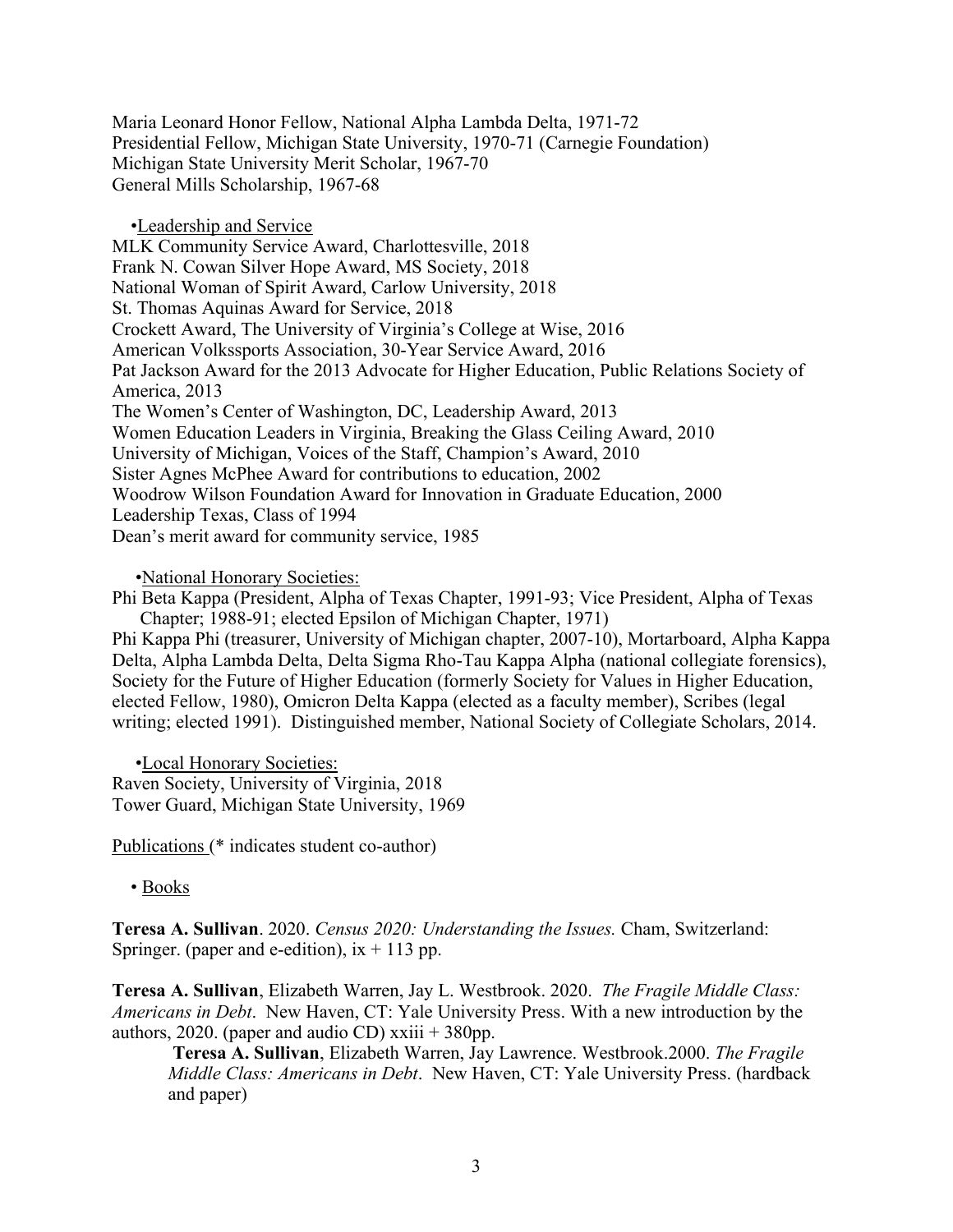**Teresa A. Sullivan**, Elizabeth Warren, Jay Lawrence Westbrook. 1989 (hard), 1991 (paper). *As We Forgive Our Debtors: Bankruptcy and Consumer Credit in America.* New York: Oxford University Press,  $xii + 357$  pp.

Reprint edition, Washington, D.C.: Beard Books, 1999 (paper).

Randy Hodson and **Teresa A. Sullivan**. 2012. *The Social Organization of Work.* Cengage Learning, Fifth edition, 2012. (paper and e-edition)  $xxv + 498$  pp.

Randy Hodson and **Teresa A. Sullivan.** 1990. *The Social Organization of Work.*  Belmont, CA: Wadsworth,  $xiv + 481$  pp. First edition. second printing, 1991. Second edition, 1995,  $xiv + 514$  pp. Third edition, 2002,  $xx + 508$  pp. Fourth edition, 2008,  $xxiv + 503$  pp.

- **Teresa A. Sullivan.** 2008**.** *Instructor's Resource Manual with Test Bank for Hodson and Sullivan's The Social Organization of Work Fourth Edition*. Belmont, CA: Wadsworth. xiv+287 pp.
- **Teresa A. Sullivan**. 2002 *Instructor's Manual with Test Bank for Hodson and Sullivan's The Social Organization of Work Third Edition*. Belmont, CA: Wadsworth. xiv + 245 pp.

**Teresa A. Sullivan**. 1995. *Instructor's Manual to Accompany Hodson and Sullivan's Social Organization of Work*. Belmont, CA: Wadsworth. 236 pp.

Pastora San Juan Cafferty, Barry Chiswick, Andrew M. Greeley, and **Teresa A. Sullivan**. 1983. *The Dilemma of American Immigration: Beyond the Golden Door.* New Brunswick, N.J.: Transaction Books, 1983. (hard and paper). xv+ 214 pp.

Joan L. Fee, Andrew M. Greeley, William C. McCready and **Teresa A. Sullivan**. 1981. *Young Catholics in the United States and Canada.* New York and London: Sadlier. (paper), xiv + 256 pp.

 •A portion is reprinted as "Catholic Education in Three Cultures," pp. 157-165 in P. McNamara. 1984. *Religion North American Style*, 2nd ed. Belmont, CA: Wadsworth.

**Teresa A. Sullivan**. 1978 (hard), 1979 (paper) *Marginal Workers, Marginal Jobs: The Underutilized American Worker*. Austin: University of Texas Press, xv+ 229 pp.

## •Edited works

**Teresa A. Sullivan** and Daniel Cork, eds. 2022. *Understanding the Quality of the 2020 Census.* Interim Report. Washington: National Academies Press. 113 pp. [https://www.nationalacademies.org/our-work/panel-to-evaluate-the-quality-of-the-2020](https://www.nationalacademies.org/our-work/panel-to-evaluate-the-quality-of-the-2020-census#sl-three-columns-c5c9525a-cb03-4cce-a8a1-225093e29832) [census#sl-three-columns-c5c9525a-cb03-4cce-a8a1-225093e29832](https://www.nationalacademies.org/our-work/panel-to-evaluate-the-quality-of-the-2020-census#sl-three-columns-c5c9525a-cb03-4cce-a8a1-225093e29832)

**Teresa A. Sullivan**, Christopher Mackie, William F. Massy, and Esha Sinha, eds. 2012. *Panel on Measuring Higher Education Productivity: Conceptual Framework and Data Needs.*  Washington, DC: Committee on National Statistics; Board on Testing and Assessment; Division of Behavioral and Social Sciences and Education, National Research Council. Washington, DC.: National Academy of Sciences Press. (paper and e-edition). 230 pp.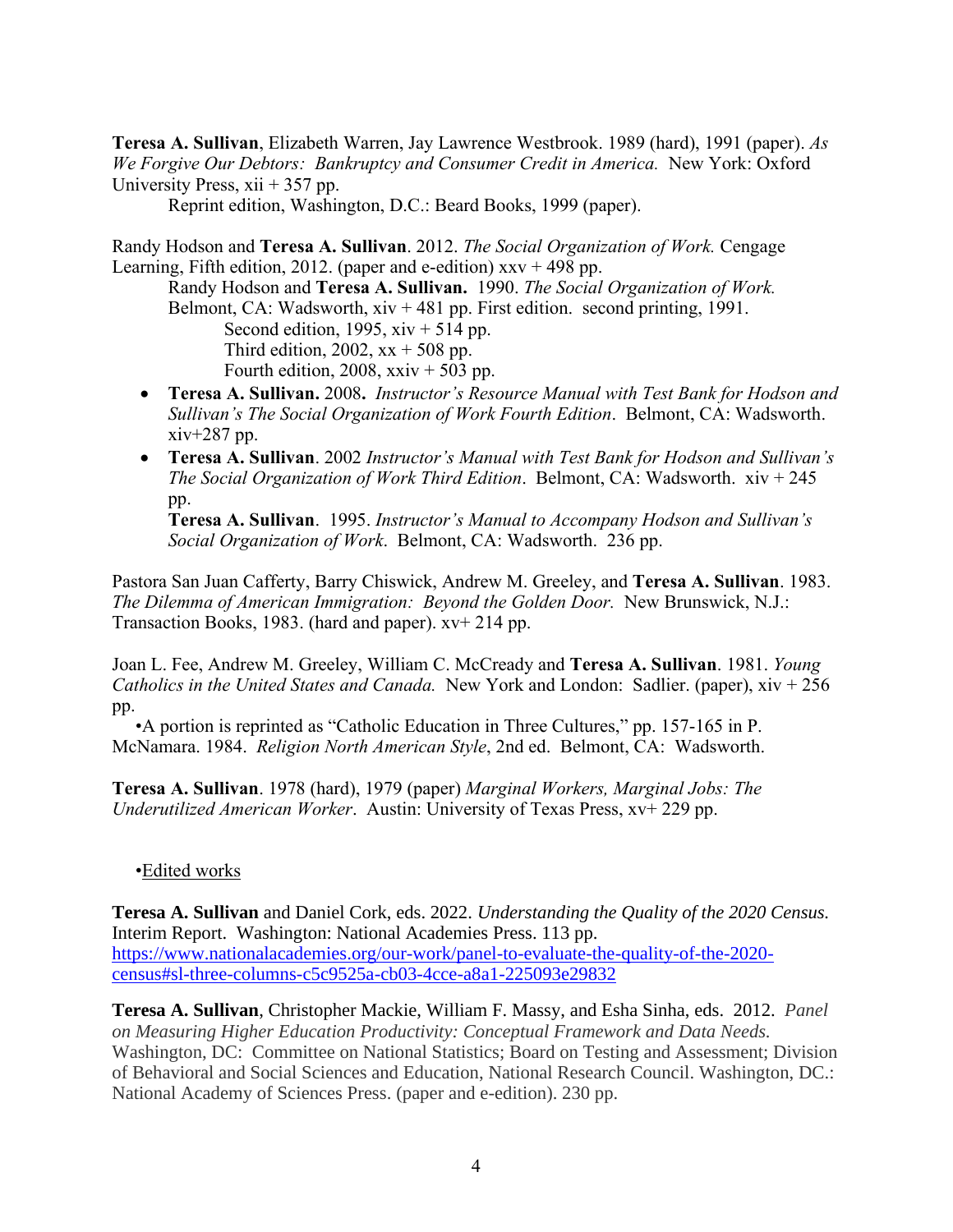[https://nap.nationalacademies.org/catalog/13417/improving-measurement-of-productivity-in](https://nap.nationalacademies.org/catalog/13417/improving-measurement-of-productivity-in-higher-education)[higher-education](https://nap.nationalacademies.org/catalog/13417/improving-measurement-of-productivity-in-higher-education)

**Teresa A. Sullivan** (ed.). 1987. "Underemployment." *International Journal of Sociology and Social Policy* (special issue) 7, 4. 115 pp.

•Chapters

**Teresa A. Sullivan**. 2020. "The U.S. African-American Population Experienced a COVID-19 Double Disadvantage: Unemployment and Illness" *Social Problems in the Age of COVID-19*: Volume 1 – U.S. Perspectives. Glenn Muschert, Kristen Budd, Michelle Christian, David Lane, and Jason Smith, eds. Bristol, UK: The Bristol University Press, University of Bristol, 2020.

**Teresa A. Sullivan**. 2019. "Demography of the Labor Force," Pp. 263-278 in Dudley L. Poston, Jr., ed. *Handbook of Population*, 2d ed. Cham, Switzerland: Springer.

**Teresa A. Sullivan**. 2016. "Work, Overwork, and the Work of Randy Hodson." Pp. 57-77 in Lisa A. Keister and Vincent J. Roscigno, eds. *A Gedenkschrift to Randy Hodson: Working with Dignity*. Bingley, UK: Emerald Group Publishing Ltd.

**Teresa A. Sullivan**. 2012. "Debt and the Simulation of Social Class." Pp. 36-59 in Ralph Brubaker, Robert M. Lawless, and Charles J. Tabb, eds. *A Debtor World: Interdisciplinary Perspectives on Debt.* New York: Oxford University Press. 2012

**Teresa A. Sullivan**. 2011. "How Would We Know if Public Colleges and Universities are Productive?" Pp. 297-301 in Maureen Hallinan, ed. *Frontiers of the Sociology of Education*. Springer Science + Business Media.

**Teresa A. Sullivan**. 2011. "Professional Control in the Complex University: Maintaining the Faculty Role," Pp. 315-332 in Joseph Hermanowicz, ed. *The American Academic Profession: Transformation in Contemporary Higher Education.* Baltimore, MD: John Hopkins University Press.

**Teresa A. Sullivan**. 2010. "College Access, Geography, and Diversity," Pp. 147-157 in Daniel Little and Satya P. Mohanty, eds. *The Future of Diversity*. New York and London: Palgrave.

Amy Burdette\* and **Teresa A. Sullivan**. 2010. "From Generation to Generation: Religious Involvement and Attitudes toward Family and Pro-Family Outcomes among U.S. Catholics." Pp. 126-147 in Christopher G. Ellison and Robert A. Hummer, eds. *Religion, Families, and Health: Population-Based Research in the United States*. New Brunswick, NJ: Rutgers University Press, 2010.

Marta Tienda and **Teresa A. Sullivan**. 2010. "The Promise and Peril of the Texas Uniform Admission Law." Pp. 155-174 in David L. Featherman , Martin Hall, and Marvin Krislov (eds.), *The Next Twenty-Five Years: Affirmative Action and Higher Education in the United States and South Africa*. Ann Arbor: University of Michigan Press.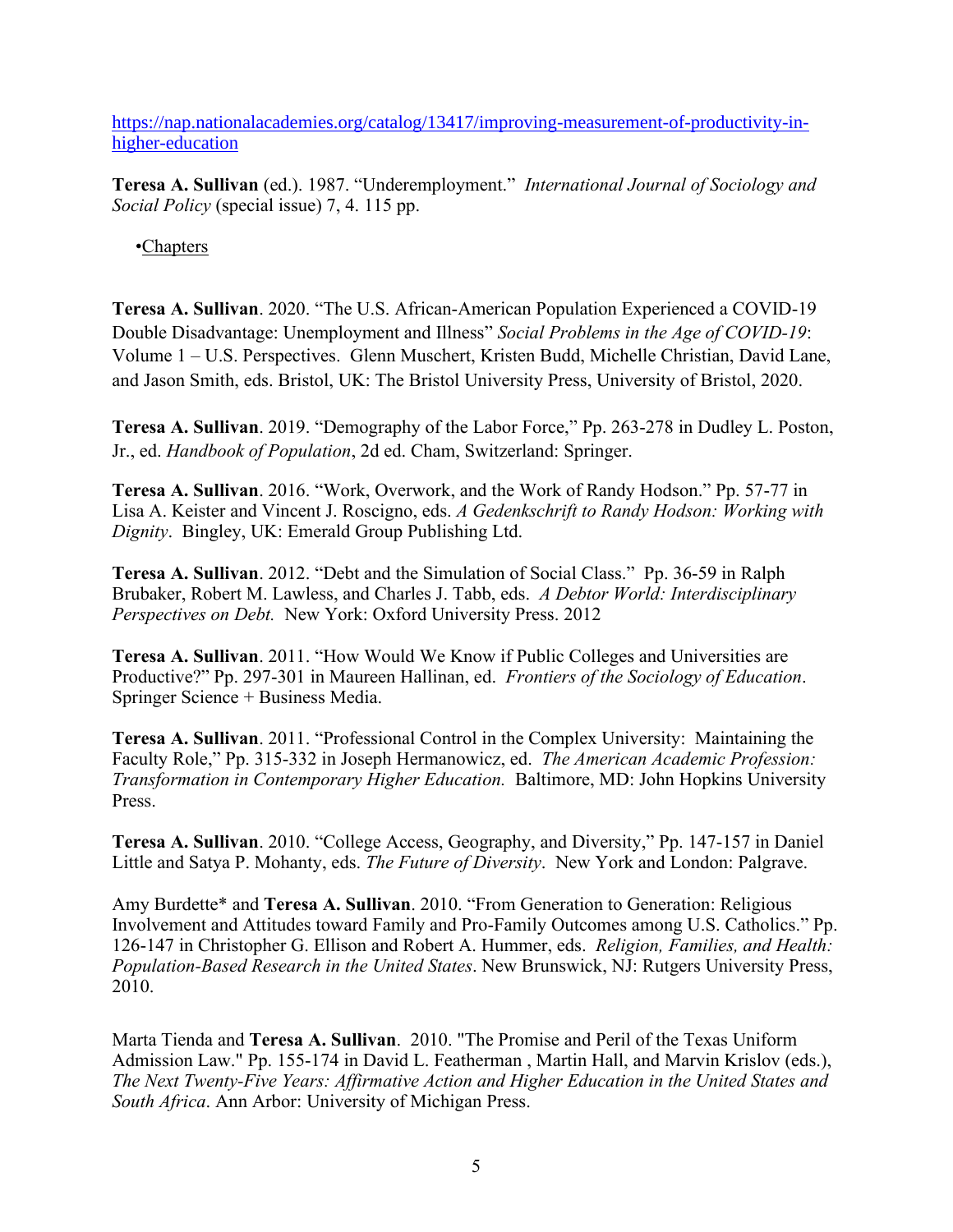M. Heckler, V. Michelich, and **Teresa A. Sullivan**. 2009 "Generational Impacts – the views of Symposium Participants." Pp. 157-71 in Donald E. Heller and Madeleine B. d'Ambrosio, eds. *Generational Shockwaves and the Implications for Higher Education*. Cheltenham, England: Edward Elgar.

**Teresa A. Sullivan**. 2006. "Demography, the Demand for Social Services, and the Potential for Civic Conflict." Pp. 9-18 in David W. Engstrom and Lissette M. Piedra, eds. *Our Diverse Society: Race and Ethnicity—Implications for 21st Century American Society.* Washington, D.C.: NASW Press.

**Teresa A. Sullivan**. 2005. "Labor Force." Pp. 209-225 in Dudley L. Poston and Michael Micklin, eds. *Handbook of Population*. Cham: Springer.

**Teresa A. Sullivan**, Elizabeth Warren, and Jay Lawrence Westbrook. 2005. "Una prosperidad precaria: la inseguridad financiera de la clase media." Pp. 40-63 in Loic Wacquant (ed.), *Repensar los Estados Unidos: Para una Sociologia del hiperpoder*. Barcelona: Anthropos, 2005.

**Teresa A. Sullivan**. 2004. "Work-Related Social Problems." Pp. 193-208 in George Ritzer, ed. *Handbook of Social Problems*. Beverly Hills, CA, Sage.

**Teresa A. Sullivan**, Elizabeth Warren, and Jay Lawrence Westbrook. 2003. "Who Uses Chapter 13?" Pp. 269-282 in Johanna Niemi-Kiesilainen, Iain Ramsay, and William C. Whitford, eds. *Consumer Bankruptcy in Global Perspective*. Oxford: Hart Publishing Co.

**Teresa A. Sullivan**. 1999. "Higher Education and Its Social Contracts," pp. 32-41 in Bernice Pescosolido and Ronald Aminzade, eds*., The Social Worlds of Higher Education,*Thousand Oaks, CA: Pine Forge Press.

**Teresa A. Sullivan**. 1996. "The Cashier Complex and the Transformation of Occupations," Pp. 127-141 in Dennis L. Peck and J. Selwyn Hollingsworth (eds.), *Demographic and Structural Change: The Effects of the 1980 on American Society.* Westport, CT: Greenwood Press.

Barry R. Chiswick and **Teresa A. Sullivan**. 1995. "The New Immigrants." Pp. 211-270 in Reynolds Farley (ed.), *State of the Union: America in the 1990s,* vol. II. New York: Russell Sage Foundation.

•A portion is reprinted in Ralph Rotte and Peter Stein, eds., *Migration Policy and the Economy.* Muenchen: Hanns-Seidel-Foundation, studies and comments no. 1, 2001.

• Reprinted in Klaus F. Zimmermann, *European Migration: What Do We Know?*. Oxford: Oxford University Press, 2004.

**Teresa A. Sullivan**. 1994. "Genre in Sociology: The Case for the Monograph." Pp.159-175 in Rita J. Simon and James J. Fyfe (eds.), *Editors as Gatekeepers.* Lanham, MD: Rowman & Littlefield Publishers, Inc.

**Teresa A. Sullivan**. 1992. "The Changing Demographic Characteristics and Impact of Immigrants in Canada." Pp. 119-144 in B. R. Chiswick (ed.), *Immigration, Language, and*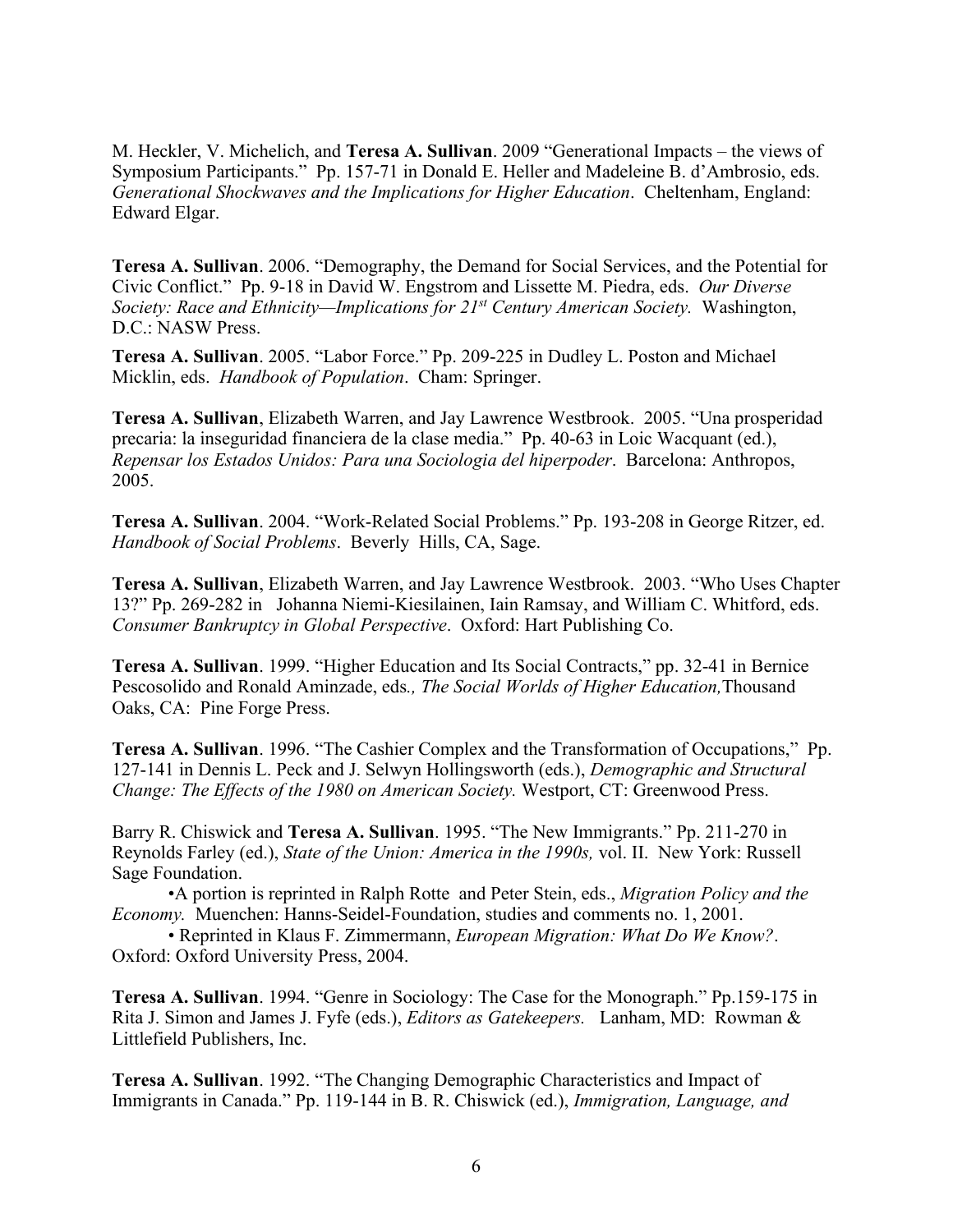*Ethnicity: Canada and the United States*. Washington, DC: American Enterprise Institute.

**Teresa A. Sullivan**. 1990. "The Decline of Occupation." Pp. 1-31 in M. Hallinan et al. (eds.), *Change in Societal Institutions.* New York: Plenum Press.

**Teresa A. Sullivan**. 1990. "The 'Skimming Effect': Why good graduate students are unprepared for the professoriate of tomorrow." Pp.17-23 in J. Nyquist et. al. (eds.), *Preparing the Professoriate of Tomorrow to Teach.* Dubuque, IA: Kendall-Hunt.

**Teresa A. Sullivan**. 1988. "Religion, immigrants, and entrepreneurship: Economic creativity and cultural background." Pp. 43-53 in I. Shafer (ed.), *The Incarnate Imagination*. Bowling Green State University, The Popular Press.

**Teresa A. Sullivan**. 1987."Documenting immigration: A comparison of research on Asian and Hispanic immigrants." Pp. 427-451 in J.T. Fawcett and B.V. Cariño (eds.), *Pacific Bridges: The New Immigration from Asia and the Pacific Islands.* New York: Center for Migration Studies.

**Teresa A. Sullivan**. 1986. "Stratification of the labor market under conditions of continuing immigration." Pp. 56-63 in R. de la Garza and H. Browning (eds.), *Mexican Immigrants and Mexican Americans*. Austin, TX: Center for Mexican American Studies.

**Teresa A. Sullivan**. 1985. "A demographic portrait." Pp. 7-32 in P. Cafferty and W. C. McCready (eds.), *Hispanics in the United States: A New Social Agenda.* New Brunswick, N.J.: Transaction Books, 1985.

-Reprinted in P. Cafferty and David Engstrom (eds.), *Hispanics in the United States: An Agenda for the Twenty-First Century.* New Brunswick, NJ: Transaction Books, 2000.

-Reprinted in D. Engstrom (ed*.), Hispanics in the United States: An Agenda for the Twenty-First Century.* Taylor & Francis Group, 2017.

**Teresa A. Sullivan**. 1983. "Family mortality and family morality: Speculations on the demographic transition." Pp. 49-66 in William. V. D'Antonio and Joan Aldous (eds.), *Families and Religions: Conflict and Change in Modern Society*. Beverly Hills: Sage, 1983.

**Teresa A. Sullivan**. 1981. "Sociological views of labor markets: Some missed opportunities and neglected directions." Pp. 329-346 in Ivar Berg (ed.), *Sociological Perspectives on Labor Markets*. New York: Academic Press.

**Teresa A. Sullivan.** 1980. "Discussion [of Bilingualism in America]." pp. 23-30 in D.J.R. Bruckner (ed.), *Politics and Language: Spanish and English in the United States.* Chicago: University of Chicago, Center for Policy Study, 1980.

**Teresa A. Sullivan** and Philip M. Hauser. 1980. "The labor utilization framework--assumptions and policy implications." Pp. 246-270 in National Commission on Employment and Unemployment Statistics, *Counting the Labor Force*, Appendix Volume I, "Concepts and Data Needs." Washington: GPO.

Silvia Pedraza-Bailey\* and **Teresa A. Sullivan**. 1979. "Bilingual education in the reception of political immigrants: The case of Cubans in Miami, Florida." Pp. 376-394 in R. V. Padilla (ed.),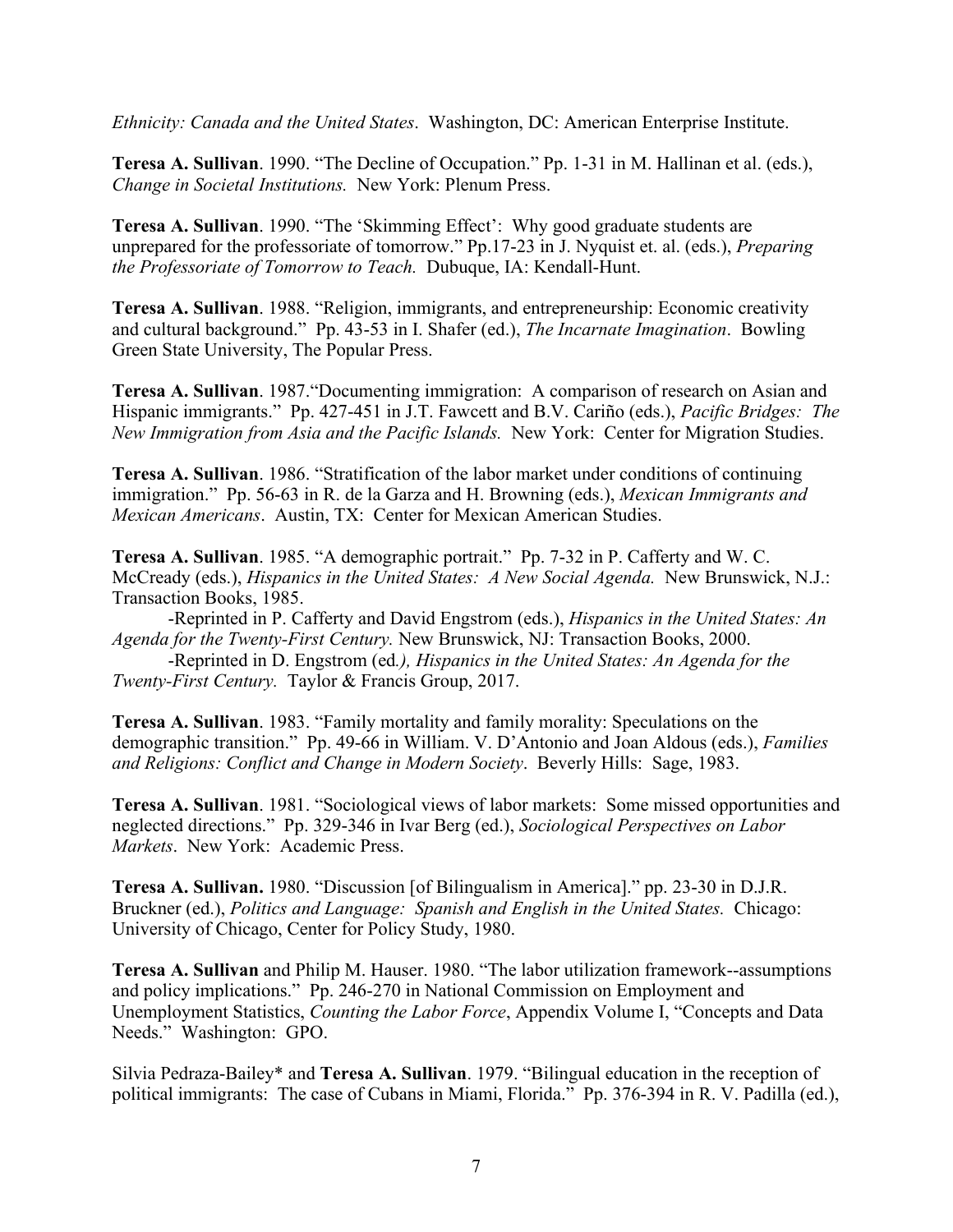*Bilingual Education and Public Policy in the United States.* Ypsilanti, Michigan: Eastern Michigan University.

**Teresa A. Sullivan**. 1978. "Needed research on employment discrimination: an agenda for studies with the National Longitudinal Surveys." Social Science Research Council, *A Research Agenda for the National Longitudinal Surveys of Labor Market Experience*. Part IV. Washington, D.C.: SSRC.

**Teresa A. Sullivan**. 1978. "Numbering our days aright: Human longevity and the problem of intimacy." Pp. 282-294 in David Tracy, et al. (eds.), *Toward Vatican III: The Work That Needs to be Done.* New York: Seabury, 1978.

 •translated and reprinted as "Longevidad humana y vida familar" en David Tracy y otros (eds.), *Hacia el Vaticano III* (Madrid: El Cristiandad, 1978): 436-50.

**Teresa A. Sullivan**. 1978. "Racial/ethnic differences in labor force participation: an ethnic stratification perspective." Pp. l65-87 in F. D. Bean and W. P. Frisbie (eds.), *The Demography of Racial and Ethnic Groups.* New York: Academic Press.

# •Articles

**Teresa A. Sullivan**. 2020. "Coming to Our Census: How Social Statistics Underpin our Democracy (and Republic)." *Harvard Data Science Review* 2:1 (January). <https://hdsr.mitpress.mit.edu/pub/1g1cbvkv/release/3>

•Reprinted in *Harvard Data Science Review*, Special Issue 2 "Differential Privacy for 2020 U.S. Census," June 2022.

**Teresa A. Sullivan**. 2020. "Higher Education's Role in Ensuring Freedom of Expression as a Human Right, *Gonzaga Law Review* 55,2 (2019/2020): 249-271.

**Teresa A. Sullivan**. 2014 "Greedy Institutions, Overwork, and Work-Life Balance." *Sociological Inquiry*. 84, 1 (February): 1–15 (lead article**). <https://doi.org/10.1111/soin.12029>**

William F. Massy, **Teresa A. Sullivan** and Chris Mackie. 2013. "Improving Measurement of Productivity in Higher Education." *Change: The Magazine of Higher Learning*, 45:1, 15-23.

**Teresa A. Sullivan**. 2010. "The Sixteenth Hugh J. Clausen Lecture in Leadership." *Military Law Journal* 205: 219-228.

**Teresa A. Sullivan**. 2009. "Consumer indebtedness and the Withering of the American Dream." *Pathways* (Winter): 3-6 (lead article)

Deborah Thorne, Elizabeth Warren, **Teresa A. Sullivan**. 2009. "The Increasing Vulnerability of Older Americans: Evidence from the Bankruptcy Court." *Harvard Law & Policy Review* 3,1 (January): 87-101. Excerpted as "Generations of Struggle," AARP Research Report #2008-11, Washington, DC: AARP, 2008. http://assets.aarp.org/rgcenter/consume/2008\_11\_debt.pdf A second excerpt is available as "Bankruptcy Ages," *Norton Bankruptcy Law Adviser* (November 2008): 1-5 (lead article).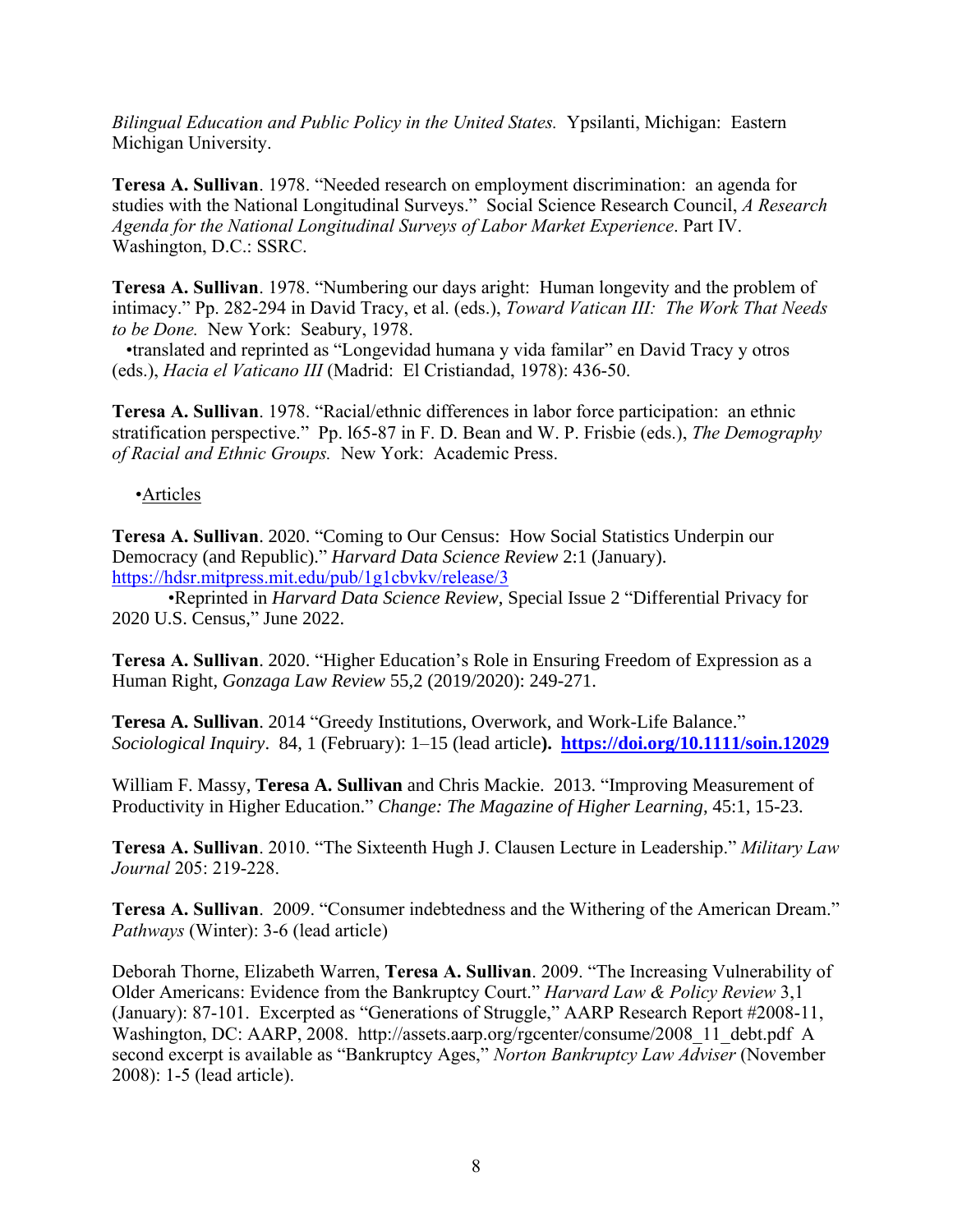Kim M. Lloyd, Kevin T. Leicht, and **Teresa A. Sullivan**. 2008. "Minority College Aspirations, Expectations and Applications under the Texas Top 10% Law. *Social Forces* 86,3 (March): 1105-1138

Sunny X. Niu, **Teresa A. Sullivan**, M. Tienda. 2008. "Minority Talent Loss and the Texas Top 10% Law," *Social Science Quarterly*, 89,4 (December): 831-45. (lead article)

**Teresa A. Sullivan**, Elizabeth Warren, and Jay Lawrence Westbrook. 2006. "Less Stigma or More Financial Distress: An Empirical Analysis of the Extraordinary Increase in Bankruptcy Filings," *Stanford Law Review* 59,2 (November): 213-256. Available online at <http://ssrn.com/abstract=903355>

**Teresa A. Sullivan**. 2005. "Gender Differences in Accounts of Bankruptcy." *Saint Louis University Law Review* 24, 2: 433-443.

Jay Lawrence Westbrook and **Teresa A. Sullivan**. 2002. "How to Identify a Bogus Study: A Consumer's Guide for Policy Wonks," 80 *Texas Law Review* (June): 2157- 2160.

Jennifer J. Summers, Marilla D. Svinicki, Joanna S. Gorin, **Teresa A. Sullivan**. 2002. "Student Feelings of Connection to the Campus and Openness to Diversity and Challenge at a Large Research University: Evidence of Progress?" *Innovative Higher Education* 27, 1 (08/2002):53-64.

Melissa B. Jacoby, **Teresa A. Sullivan**, and Elizabeth Warren. 2001. "Rethinking the Debates Over Health Care Financing: Evidence from the Bankruptcy Courts," *New York University Law Review* 76, 2: 375-418. (lead article) Electronic version available at [http://papers.ssrn.com/sol3/papers.cfm?abstract\\_id=270229](http://papers.ssrn.com/sol3/papers.cfm?abstract_id=270229) or [http://dx.doi.org/10.2139/ssrn.270229](https://dx.doi.org/10.2139/ssrn.270229)

**Teresa A. Sullivan**, Elizabeth Warren, Jay Lawrence Westbrook. 2001. "Une Prospérité Précaire: Sure les situations financières critiques dans la classe moyenne." 138 *Actes de la Recherché en Sciences Sociales* (2001):19-33. With abstracts in French, English, German, and Spanish.

**Teresa A. Sullivan**, Deborah Thorne, Elizabeth Warren. 2001. "Young, Old, and In Between: Who Files for Bankruptcy?" *Norton Bankruptcy Law Adviser* (September 2001): 1-11 (lead article).

Melissa B. Jacoby, **Teresa A. Sullivan**, and Elizabeth Warren. 2000. "Medical Problems and Bankruptcy." *Norton Bankruptcy Law Adviser* (May): 1-12 (lead article).

**Teresa A. Sullivan**. 1999. "Beyond Affirmative Action: Algorithmic versus Holistic Approaches to College Admissions." *Research in Social Stratification and Mobility*, 17 (1999): 319-334.

**Teresa A. Sullivan** and Elizabeth Warren. 1999."The Changing Demographics of Bankruptcy*" Norton Bankruptcy Law Adviser* (October): 1-7 (lead article).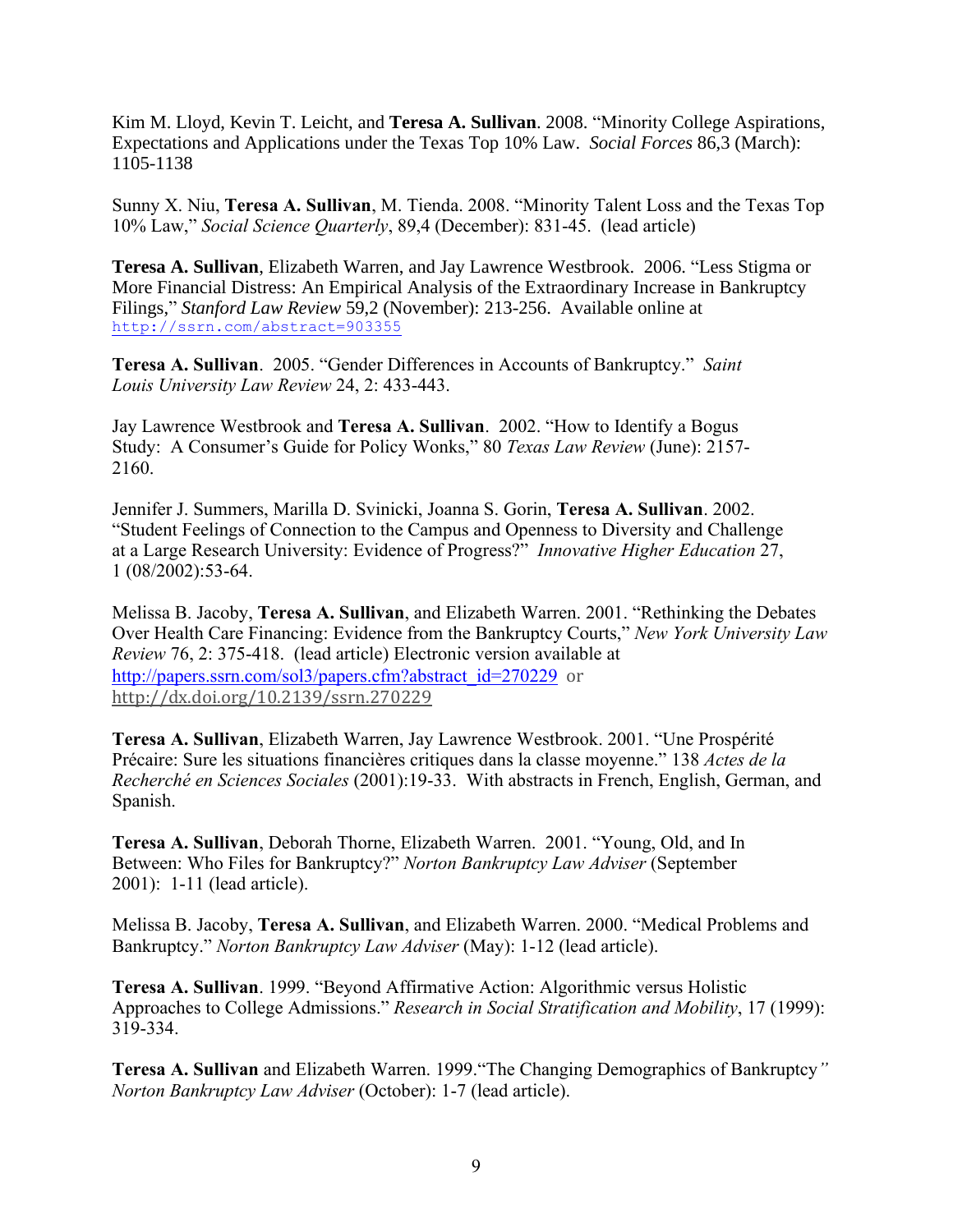**Teresa A. Sullivan**, Elizabeth Warren, and Jay Lawrence Westbrook. 1998. "From Golden Years to Bankrupt Years." *Norton Bankruptcy Law Adviser* (July): 1-14 (lead article).

**Teresa A. Sullivan**, Elizabeth Warren, and Jay L. Westbrook. 1997. "Consumer Bankruptcy in the United States: A Study of Alleged Abuse and of Local Legal Culture." *Journal of Consumer Policy*, 20,2 (Summer): 223-268.

**Teresa A. Sullivan**, Margaret Greer\*, and Marilla D. Svinicki. 1997/98. "Graduate Students, Formal Classroom Training, and the Development of Teaching Role Identification." *The Journal of Graduate Teaching Assistant Development* 5, 2: 57-70.

**Teresa A. Sullivan.** 1996. "Immigration and the Ethics of Choice." *International Migration Review,* 30, 1 (Spring): 90-104.

**Teresa A. Sullivan**, Elizabeth Warren and Jay L. Westbrook. 1995. "Bankruptcy and the Family," *Marriage and Family Review* 21, 3/4: 193-215

• published simultaneously as Pp. 193-215 in Lisa J. McIntyre and Marvin B. Sussman, *Families and Law* (New York: Haworth Press, 1995)

**Teresa A. Sullivan**. 1995. "Teaching Evaluation by Peers." *Teaching Sociology* 23, 1 (January): 61-63.

**Teresa A. Sullivan**, Elizabeth Warren and Jay L. Westbrook. 1994. "Consumer Debtors Ten Years Later: A Financial Comparison of Consumer Bankrupts 1981-1991." *American Bankruptcy Law Journal* 68,2 (Spring): 121-154.

**Teresa A. Sullivan**. 1994. "Methodological Realities: Social Science Methods and Business Reorganizations." *Washington University Law Quarterly* 72, 3: 1291-1305.

**Teresa A. Sullivan,** Elizabeth Warren and Jay L. Westbrook. 1994. "The Persistence of Local Legal Culture: Twenty Years of Evidence from the Federal Bankruptcy Courts." *Harvard Journal of Law and Public Policy* 17,3 (Summer): 801-865.

**Teresa A. Sullivan**. 1994. "Women Immigrants, Work, and Families." *National Forum, The Phi Kappa Phi Journal* 74,3 (Summer): 34-36.

**Teresa A. Sullivan**, Elizabeth Warren, and Jay Lawrence Westbrook. 1993. "Baby Boomers and the Bankruptcy Boom," *Norton's Bankruptcy Law Adviser* 4 (April): 1-4. (lead article)

**Teresa A. Sullivan**. 1992. "Immigration reform and the Latino small service sector," *Policy Studies Review* 11,2(Summer): 153-164.

**Teresa.A. Sullivan**. 1991. "Making the graduate curriculum explicit." *Teaching Sociology* 19 (July): 408-413

**Teresa A. Sullivan**. 1989. "Women and minority group workers in the new economy: Optimistic, pessimistic, and mixed scenarios." *Work and Occupations* 16, 4 (November): 393-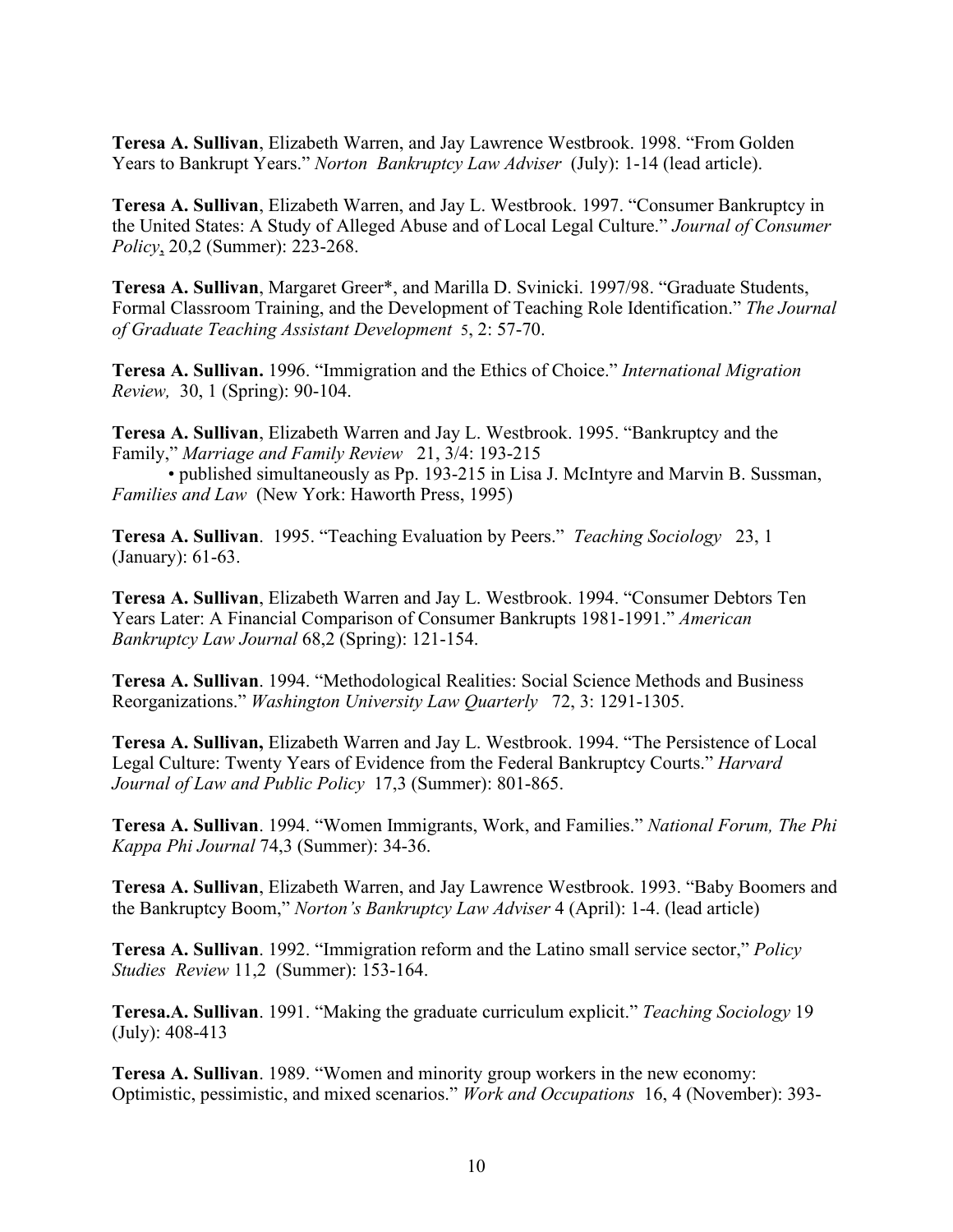### 415.

**Teresa A. Sullivan** and Stephen D. McCracken\*. 1988. "Black entrepreneurs: Patterns and rates of return to self-employment." *National Journal of Sociology* 2,2 (Fall): 167-186.

Elizabeth K. Briody\* and **Teresa A. Sullivan**. 1988. "Sisters at work: Career and community changes." *Work and Occupations* 15, 3 (August): 313-333.

**Teresa A. Sullivan**, Elizabeth Warren and Jay L. Westbrook. 1988. "Laws, models, and real people: Choice of chapter in bankruptcy." *Law and Social Inquiry* 13, 4 (Fall): 61-706. (lead article)

Eric M. Larson\* and **Teresa A. Sullivan**. 1987. "Conventional numbers in immigration research: The case of the missing Dominicans," *International Migration Review* 21,4 (Winter): 1474-1497. •expanded, translated, and reprinted as "Cifras conventionales en las investigaciones sobre migracion: el caso de los dominicanos desaparecidos," pp. 67-114 in E. Georges et al., eds. *Dominicanos Ausentes* (Santo Domingo: Fundacion Friedrich Ebert, 1989).

**Teresa A. Sullivan.** 1987. "Estimating labor absorption with published data," *International Journal of Sociology and Social Policy* 7, 4 (1987): 54-66.

**Teresa A. Sullivan**, Elizabeth Warren, and Jay Lawrence Westbrook. 1987. "Uses of empirical data in formulating national bankruptcy policy." *Law and Contemporary Problems* 50 (Spring): 195-235.

Dudley L. Poston and **Teresa A. Sullivan**. 1986. "Developing demographic literacy and evaluation skills: Techniques for the introductory demography course," *Teaching Sociology* 14 (April): 83-91. (lead article)

**Teresa A. Sullivan**, Elizabeth Warren, and Jay L. Westbrook. 1986. "Folklore and facts: A preliminary report from the Consumer Bankruptcy Project," *American Bankruptcy Law Journal* 60 (Fall, 1986): 293-338. (lead article)

Clifford C. Clogg, **Teresa A. Sullivan**. and Jan E. Mutchler. 1986. "Measuring unemployment and inequality in the work-force," *Social Indicators Research* 18: 375-393.

**Teresa A. Sullivan** and Jan E. Mutchler\*. 1985. "Equal pay for equal work? The implications of underemployment for comparable worth studies." *Research in the Sociology of Work*. (1985): 175-192.

Frank D. Bean and **Teresa A. Sullivan**. 1985. "Immigration and its consequences: Confronting the problem," *Society* 22 (May/June): 67-73.

 •reprinted in Ray C. Rist (ed.), *Policy Studies Review Annual*, (New Brunswick, N.J.: Transaction, 1987), 8:760-771.

Randy Hodson and **Teresa A. Sullivan**. 1985. "Totem or tyrant? Monopoly, regional, and local sector effects on worker commitment." *Social Forces* 62 (March): 716-731.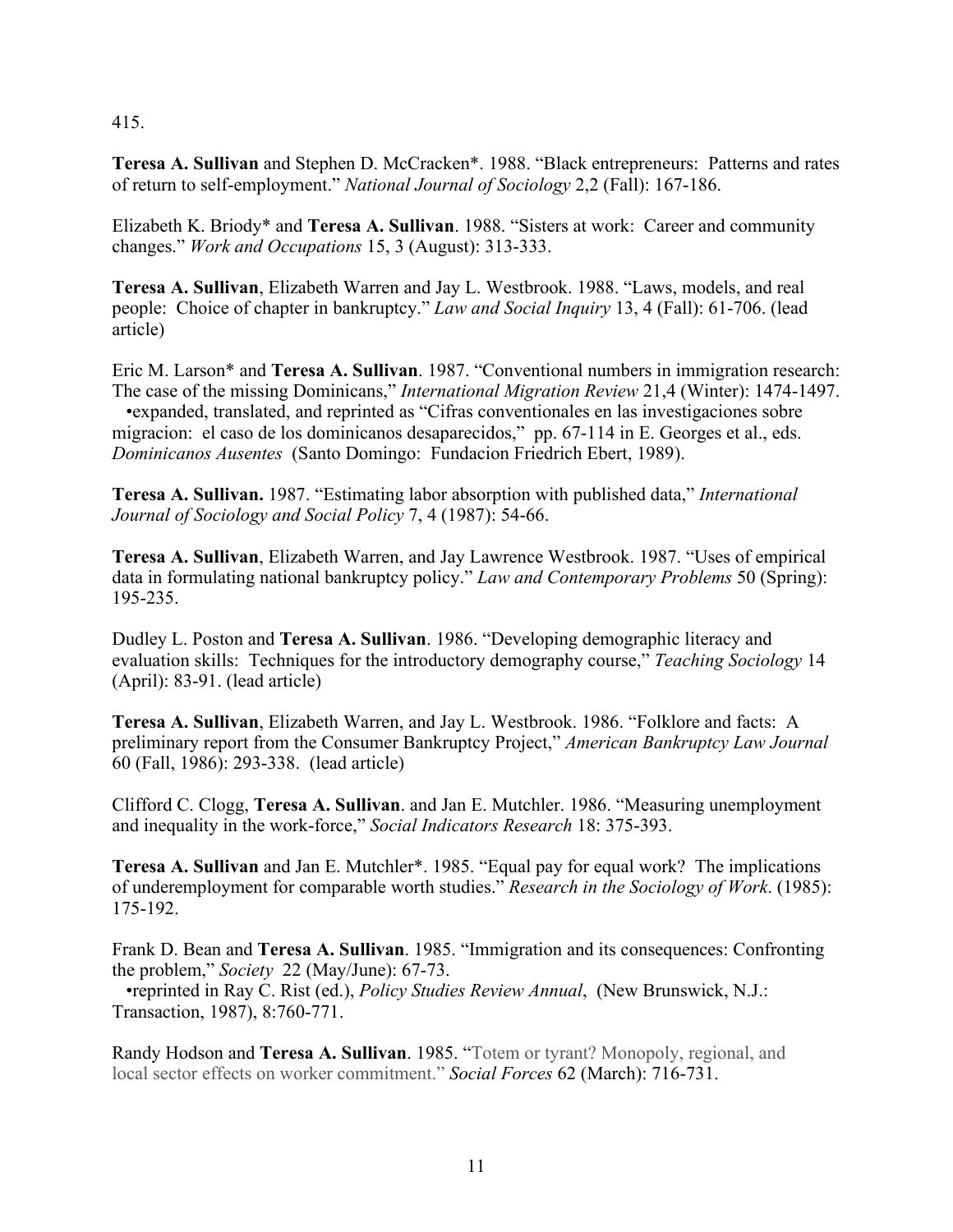**Teresa A. Sullivan**, Francis P. Gillespie, Michael Hout, and Richard G. Rogers\*. 1984 "Alternative estimates of Mexican-American mortality in Texas, 1980," *Social Science Quarterly* 62 (June): 609-617.

**Teresa A. Sullivan**, Francis P. Gillespie, and Richard G. Rogers\*. 1984. "Effects of ethnic classification on apparent life expectancy: The case of Texas in 1980," *Proceedings of the Social Statistics Section of the American Statistical Association* (1984): 356-361.

**Teresa A. Sullivan**. and M. Tienda, 1984. "Integration of multiple data sets in immigrant studies," *Review of Public Data Use* 12 (December): 233-244. (lead article)

**Teresa A. Sullivan.** 1984. "The occupational prestige of women immigrants: A comparison of Cubans and Mexicans," *International Migration Review* 18 (Winter): 1045-1062. •reprinted in M. Morokvasic (ed.),*Women in Migration* . New York: Center for Migration Studies, 1984.

•also available as ERIC Reports ED 239010.

Daniel Cornfield\* and **Teresa A. Sullivan**. 1983. "Fieldwork in the oligopoly: Protecting the corporate subject," *Human Organization* 42 (Fall): 258-263.

Clifford C. Clogg and **Teresa A. Sullivan**. 1983. "Labor Force Composition and Underemployment trends," *Social Indicators Research* 12 (February): 117-152. (lead article)

**Teresa A. Sullivan**, Elizabeth Warren, and Jay Lawrence Westbrook. 1983. "Limiting access to bankruptcy discharge: An analysis of the creditors' data," *Wisconsin Law Review* (October): 1091-1146. (lead article)

**Teresa A. Sullivan**, Francis P. Gillespie\*, Michael Hout and Andrew M. Greeley. 1983. "Surname versus self-identification in the analysis of Hispanic data," *Proceedings of the Social Statistics Section of the American Statistical Association* (1983): 117-122.

**Teresa A. Sullivan**. 1982. "Introductory sociology through literature: 1982," *Teaching Sociology* 9 (October): 110-116.

R. Lea Brilmayer, Richard W. Hekeler\*, Douglas Laycock and **Teresa A. Sullivan**. 1980. "Sex discrimination in employer-sponsored insurance plans: A legal and demographic analysis." *University of Chicago Law Review* 47:505-560.

•summarized in *Regulation* (Jan/Feb 1980): 49-50.

**Teresa A. Sullivan** and Daniel B. Cornfield.\* 1979. "Downgrading computer workers: Evidence from occupational and industrial redistribution," *Sociology of Work and Occupations* 6 (May): 184-203.

**Teresa A. Sullivan**. 1979. "Longer lives and life-long relations: A life table exegesis," *Concilium* l2 (January): 15-25.

 •translated and reprinted as "Longevite accrue et relations a vie: Exegese d'un table de survie" (French edition, pp. 27-38); "Longevidad y relaciones de por vida: Exegesis de un cuadro de edades" (Spanish edition, pp. 23-37); "Langere levensduur en levenslange relaties: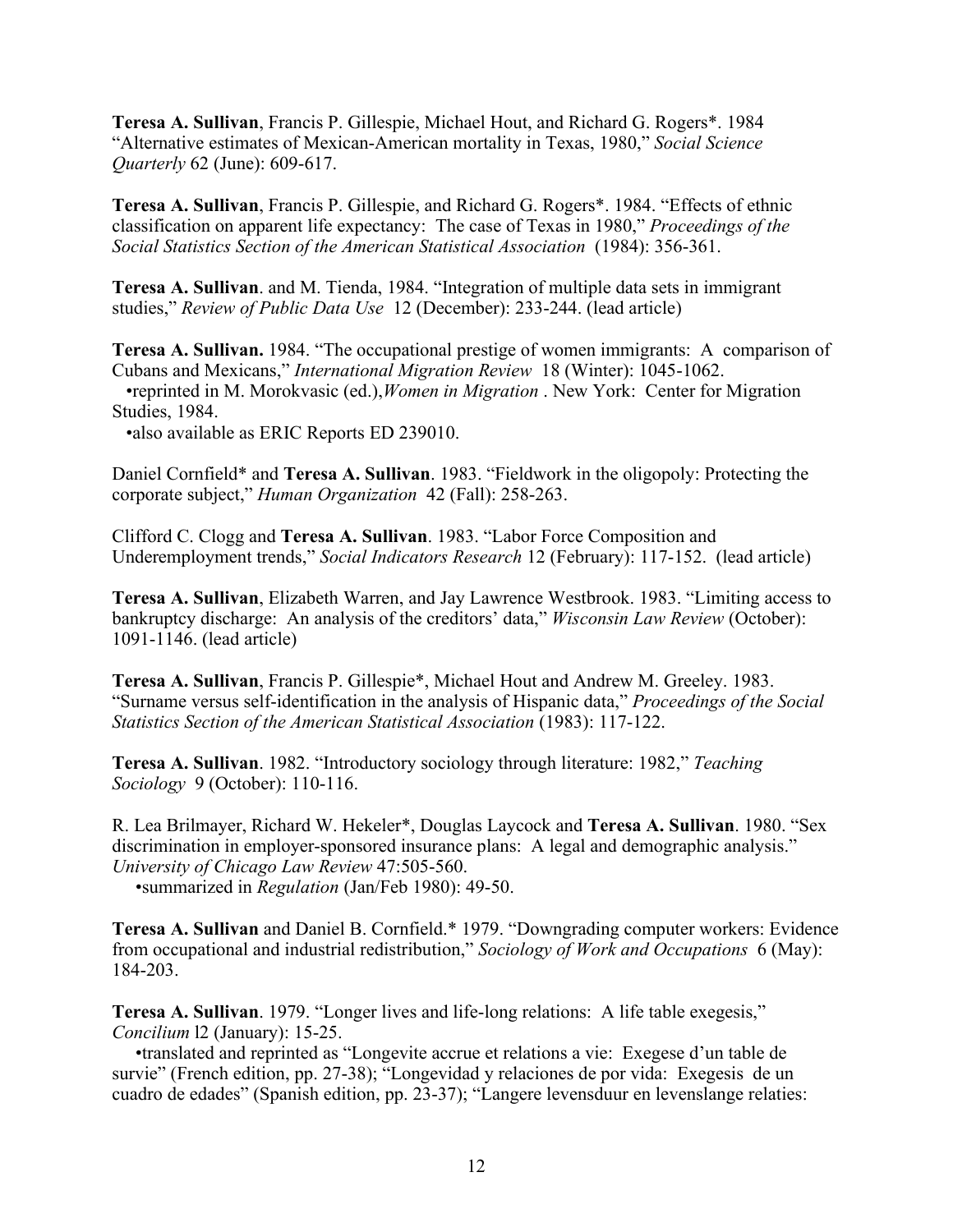Een exegese van de levenstabel" (Dutch edition, pp. l8-29); "Esistenze piu lunghe e rapporti che durano una vita: esegesi di tavole di mortalita," (Italian edition, pp. 36-5l) "Langere lebensdauer und lebenslange Beziehungen: eine Auswertung der Lebensstatistik" (German edition, pp. 9-l5); "Vidas Mais Longas e Relacoes Vitalicias: Uma Interpretacao de Tabelas de Mortalidade," (Portuguese edition, pp. l8-29).

**Teresa A. Sullivan**. 1975. "The importance of measuring underemployment," *Social Welfare Forum, 1974-1975* (annual):71-82.

Joseph. Ben-David and **Teresa A. Sullivan**. 1975. "Sociology of Science." *Annual Review of Sociology.* 1: 203-222.

**Teresa A. Sullivan.** 1974. "New approaches to labor force measurement," *Asian and Pacific Census Newsletter* 1 (August):4-8.

# •Commentary

**Teresa A. Sullivan**. 2020. "Rejoinder." *Harvard Data Science Review* 2:1 (January).

**Teresa A. Sullivan**, Elizabeth Warren, and J.L. Westbrook. 1984. "Rejoinder: Limiting access to bankruptcy," *Wisconsin Law Review* 1984 (February): 1087-1103.

R. Lea Brilmayer, Douglas Laycock, and **Teresa A. Sullivan**. 1983. "The efficient use of group averages as non-discrimination: A rejoinder to Professor Benston." *University of Chicago Law Review* 50 (Winter): 222-249.

Douglas Laycock and **Teresa A. Sullivan**. 1981. "Sex discrimination as 'Actuarial Equality': A Rejoinder to Kimball," *American Bar Foundation Research Journal* 198l (Winter): 221-228.

# •Other

**Teresa A. Sullivan.** 2021. "Science." In George Ritzer and Chris Rozek, eds. *Wiley-Blackwell's Encyclopedia of Sociology*, 2d ed. John Wiley & Sons, Ltd. DOI: 10.1002/9781405165518.wbeoss036.pub2

**Teresa A. Sullivan** and Qian Cai. 2021. "Differential Privacy and the Upcoming Process of Redistricting." *Larry Sabato's Crystal Ball.* June 3 [https://centerforpolitics.org/crystalball/articles/differential-privacy-and-the-upcoming-process](https://centerforpolitics.org/crystalball/articles/differential-privacy-and-the-upcoming-process-of-redistricting/)[of-redistricting/](https://centerforpolitics.org/crystalball/articles/differential-privacy-and-the-upcoming-process-of-redistricting/)

Poston, Dudley L., Jr., and **Teresa A. Sullivan**. 2020. "Excluding Undocumented Immigrants From the 2020 Apportionment of the U.S. House of Representatives: Which States Would Lose Seats and Which States Would Gain Seats?" *Larry Sabato's Crystal Ball.* July 30. [https://centerforpolitics.org/crystalball/articles/excluding-undocumented-immigrants-from-the-](https://centerforpolitics.org/crystalball/articles/excluding-undocumented-immigrants-from-the-2020-u-s-house-apportionment/)[2020-u-s-house-apportionment/](https://centerforpolitics.org/crystalball/articles/excluding-undocumented-immigrants-from-the-2020-u-s-house-apportionment/)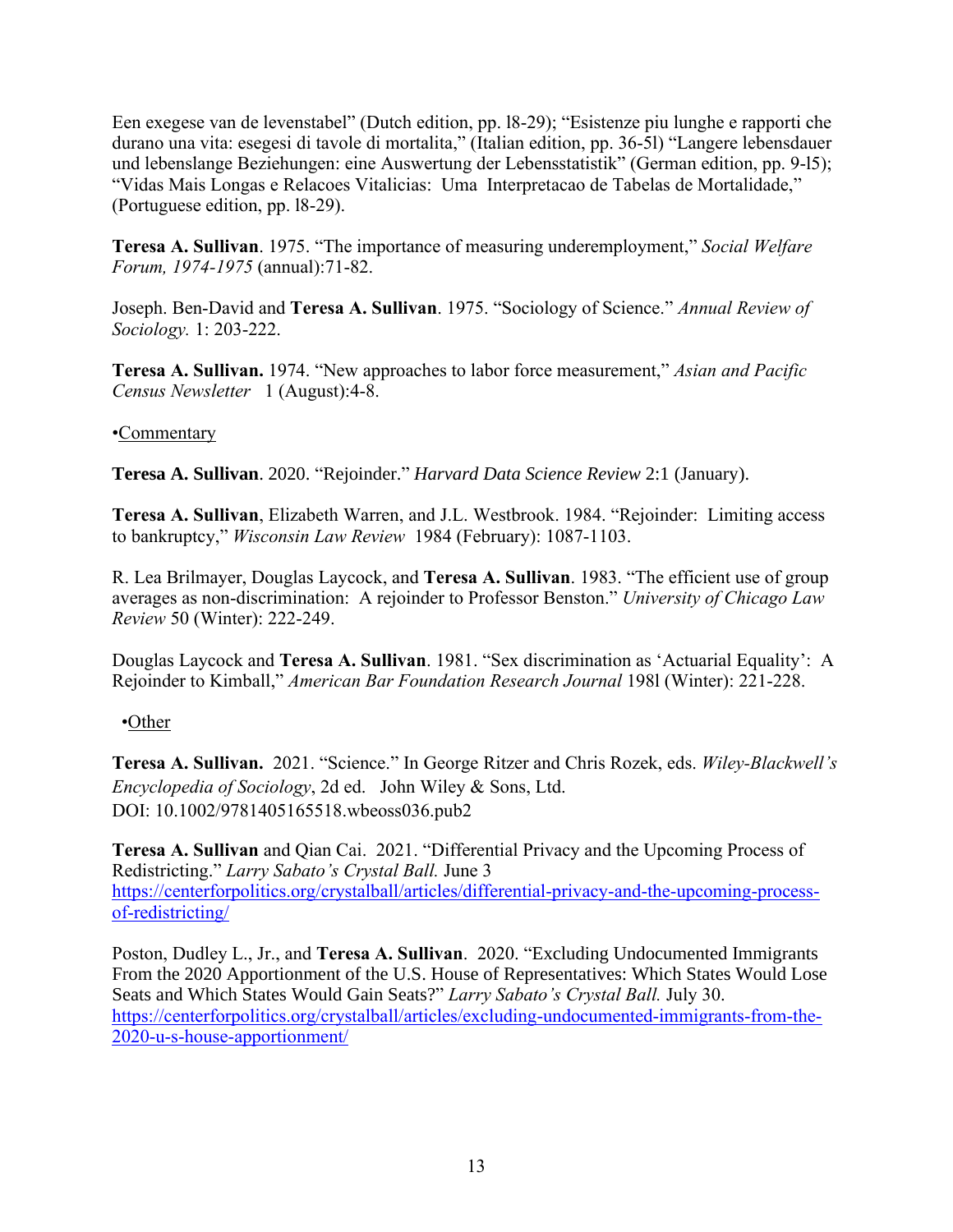**Teresa A. Sullivan** and Sarah M. Panuska\*. 2020. "Philip M. Hauser, Pioneer." In P. Atkinson, S. Delamont, A. Cernat, J.W. Sakshaug, & R.A. Williams (Eds.), *SAGE Research Methods Foundations*. Accepted for publication. <https://methods.sagepub.com/foundations>

**Teresa A. Sullivan**. 2020. "The Census has its flaws- but so has every attempt to count people throughout history." *The Conversation*. [https://theconversation.com/the-us-census-has-its-flaws](https://theconversation.com/the-us-census-has-its-flaws-but-so-has-every-attempt-to-count-people-throughout-history-132635)[but-so-has-every-attempt-to-count-people-throughout-history-132635.](https://theconversation.com/the-us-census-has-its-flaws-but-so-has-every-attempt-to-count-people-throughout-history-132635) March 31.

**Teresa A. Sullivan**. 2019. "Celebrating Academic Freedom: An Integral Part of the University's Mission." Pp. 32-46. Also (in Czech) Pp. 4-18 "Oslava akademické svobody jako nedilne soucasti poslani univerzity." Foreword by Mikulas Bek. *Slavnostni obrad ke dni zalozeni Masarykovy University*. Brno: Masaryk University.

**Teresa A Sullivan**. 2018. *Three Addresses Given by UVA President Teresa A. Sullivan*: "Expecting the Main Things From You," as Part I of Final Exercises, May 19, 2018; "Undaunted," as Part II of Final Exercises, May 20, 2018; Remarks at the Final Board of Visitors Meeting of Sullivan's Term in Office, June 8, 2018. Published by the Seven Society, University of Virginia.

**Sullivan, Teresa A**. 2017. "Foreword." In Maurice Apprey and Shelli Poe, eds. *The Key to The Door: Experiences of Early African American Students at the University of Virginia.* Charlottesville: University of Virginia Press.

**Sullivan, Teresa A.** 2017. "When the Middle Ground is the High Ground." *Trusteeship*. July/August, pp. 21-25.

**Teresa A Sullivan** and Deborah Thorne. 2008. "Debt" and "Bankruptcy." *Encyclopedia of the Life Course and Human Development*, Deborah Carr, ed. Gale. December. (available in hard copy and electronic versions)

**Teresa A. Sullivan**. 2005. "The Graduate School of the Future." *Proceedings of the Midwest Association of Graduate Schools*. pp. 9-13. <http://associations.missouristate.edu/mags/documents/Proceedings2005.pdf>

Richard A. Cherwitz and **Teresa A. Sullivan**. 2002. "Postdocs as Intellectual Entrepreneurs," Science's NEXT WAVE, September 13. <http://nextwave.sciencemag.org/cgi/content/full/2002/08/27/2>

**Teresa A. Sullivan**. 2001. "The Future Network and the Social Sciences: Topic, Data, and Theory." Association of Research Libraries, *The Future Network: Transforming Learning and Scholarship*, *Proceedings of the 132nd Meeting*. Washington, DC: ARL. pp. 83-85.

**Teresa A. Sullivan**. 2000. "Bankruptcy and Credit." *Encyclopedia of Sociology.* 2d ed. , vol. 1. New York: Macmillan Reference USA pp. 201-208.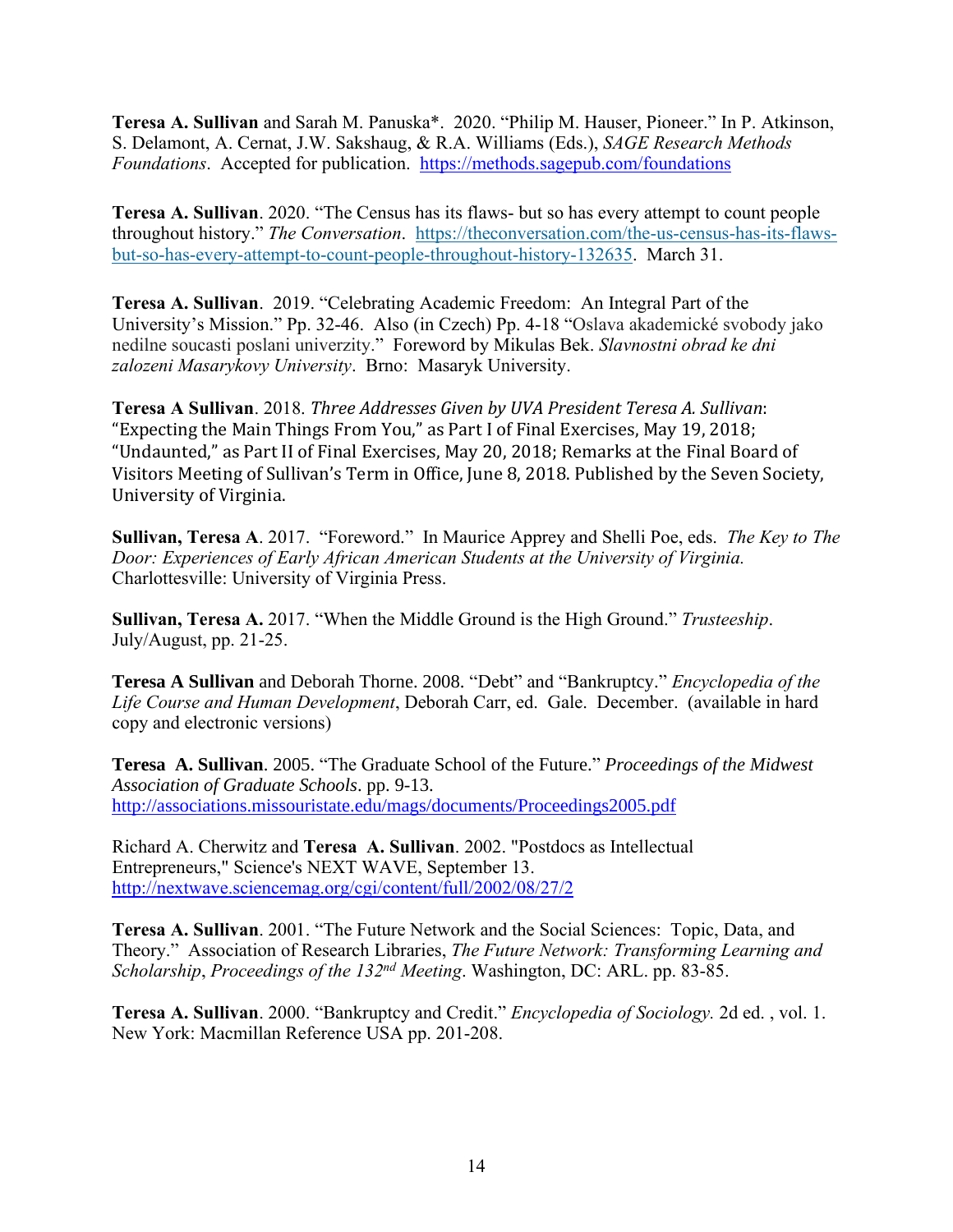**Teresa Sullivan**, Elizabeth Warren, Jay Lawrence Westbrook. 1999. "Financial Difficulties of Small Businesses and Reasons for Their Failure." Washington, DC: Small Business Administration. <http://www.sba.gov/ADVO/research/rs188.html>

Richard A. Cherwitz and **Teresa A. Sullivan**. 1999. "From Preparing Future Faculty to Full-Service Professional Development: A Success Story at The University of Texas at Austin." *CGS Communicator* 32, 4 (May): 6.

**Teresa A. Sullivan**. 1999, "The Future of the Genre," Mary M. Case, ed. *The Specialized Scholarly Monograph in Crisis: Or How Can I Get Tenure If You Won't Publish My Book?* Washington, DC: Association of Research Libraries. Pp. 157-169

**Teresa A. Sullivan**. 1997. "Baby Boomers." *World Book Encyclopedia*. 1997 edition. Chicago: Scott and Petzer.

**Teresa A. Sullivan**. 1997 "Social Problems: Work and Society," in Carol J. Auster, ed. *The Sociology of Work and Occupations*, 3rd ed. Washington, DC: American Sociological Association: 172-186.

**Teresa A. Sullivan**. 1993. "Former Fellows Recount Benefits," *Phi Kappa Phi Newsletter,* 113 (August): 2.

Marilla D. Svinicki and **Teresa A. Sullivan**. 1993. "The Preparation of Graduate Teaching Assistants," *The Department Chair* 3,3 (Winter): 1, 17-19.

**Teresa A. Sullivan**. 1993. "Report [of Rapporteur]." in Statistics Canada - U.S. Bureau of the Census, *Challenges of Measuring an Ethnic World: Science, Politics, and Reality.* Washington, D.C.: U.S. Census Bureau: 153-159.

**Teresa A. Sullivan**, Elizabeth Warren, and Jay Lawrence Westbrook. 1992 "What We Really Said About Chapter Thirteen," *NACTT Quarterly* 5,3 (April): 18-20.

**Teresa A. Sullivan**. 1990. "Supervised Teaching for Graduate Students in Sociology." in E. L. Kain with Shannon Harts (eds.). *Preparing Graduate Students to Teach*. Washington: American Sociological Association: 103-106.

**Teresa A. Sullivan**. 1989. "Catherine's Quest and the Concept of Honor," *Logos* 10 (Fall): 8. •Previously presented as the Honors Day Address, College of Liberal Arts, The University of Texas, Austin, 8 April 1989.

**Teresa A. Sullivan**, Nancy F. Cott, and Heidi I. Hartmann, et al. 1989. "Valuing and Devaluing Women's Studies." *Academe* 75,4 (July-August): 35-39.

**Teresa A. Sullivan**. 1985. "Ethnocentrism and Culture." Pp. 24-25 in R.C. Barnes and E.W. Mills (eds.) *Techniques for Teaching Concepts in Sociology*, 2nd ed. Washington: American Sociological Association, 1985.

 •Reprinted. Pp. 29-30 in Edward L. Kain with Robin Neas, eds. *Innovative Techniques for Teaching Sociological Concepts*, 3rd ed.Washington: American Sociological Association, 1993).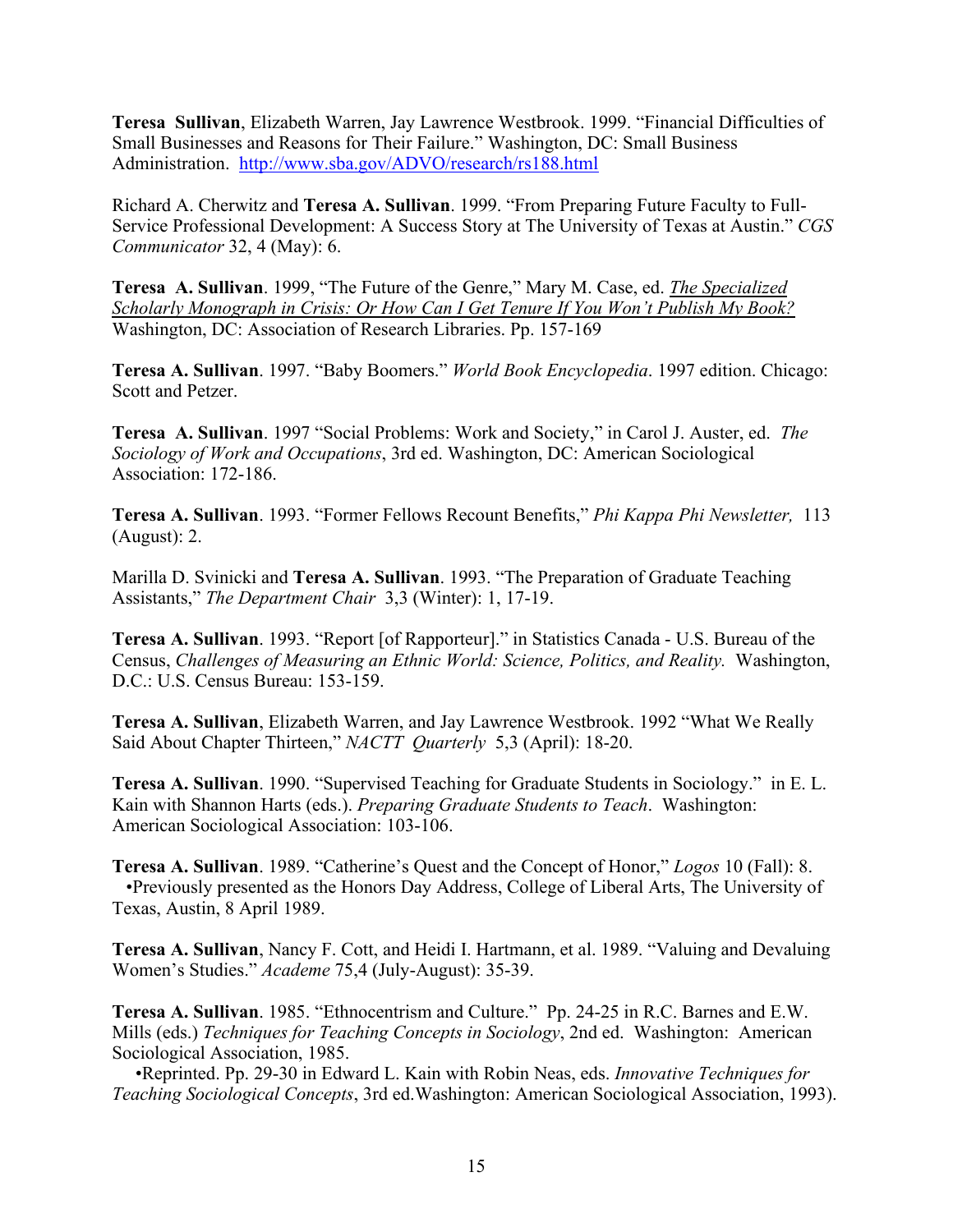**Teresa A. Sullivan**. 1985. "Occupations and Professions." in J.C. Hood and D.B. Booth (eds.) *Teaching the Sociology of Work and Occupations*. Washington: American Sociological Association: 7-17..

**Teresa A. Sullivan**. 1985. "Testimony." U.S. House of Representatives, Committee on Post Office and Civil Service. Subcommittee on Census and Population. Hearings on Demographic Impact of Immigration on the United States, March 19. Part I. Serial No. 99-8. Pp. 134-152.

Francis P. Gillespie, Andrew M. Greeley, Michael Hout, and **Teresa A. Sullivan**, 1983. "Public policy, ethnic codes, and Hispanic vital statistics." *La Red/The Net* 70 (July): 9-13.

**Teresa A. Sullivan**. 1982. Report of the Commission on Graduate Education, Appendix B: Student Surveys. Chicago: The University of Chicago. 164 pp.

**Teresa A. Sullivan** and Silvia. Pedraza-Bailey\*. 1980. "Differential success among Cuban-American and Mexican-American immigrants: The role of policy and community." Final Report to the Employment and Training Administration, U.S. Department of Labor. National Technical Information Service document no. PB 301 089/9 GA. xxi + 253 pp.

Andrew M. Greeley, William C. McCready, **Teresa A. Sullivan** and Joan Fee. 1980. "Mary survives." *America* l42 (February 23): 135-37.

Andrew M. Greeley, William C. McCready, **Teresa A. Sullivan** and Joan Fee. 1980. "A profile of the American Catholic family." *America* 143 (September 27): 155-160.

**Teresa A. Sullivan**. 1980. "United States: People and Way of Life." *World Book Encyclopedia*. 1980 edition. Chicago: Scott and Petzer, 1980.

 •revised version, 1988 edition. •revised version, 1992 edition.

**Teresa A. Sullivan**. 1978. "Population." *1978 Year Book*, Annual Supplement to Collier's Encyclopedia and Merit Students Encyclopedia. New York: Macmillan. Pp. 453-4

**Teresa A. Sullivan**. 1977. "Introductory sociology through literature," p. 10 in *Approaches to Undergraduate Teaching in Sociology.* New Rochelle, New York: Change Enterprise. •reprinted in *Teaching Sociology* 9 (October 1982): 109-110.

•Book Reviews (all by **Teresa A. Sullivan**)

•Review Essays

"Professors as the New Deviants: Profscam and American Higher Education" (Review essay of Sykes, Charles, Profscam) in *Teaching Sociology* 18 (July, 1990): 397-399.

"Journey's End" (Review essay of Portes, Alejandro and Robert L. Bach, Latin Journey) in *Contemporary Sociology* 15 (May 1986): 361-363.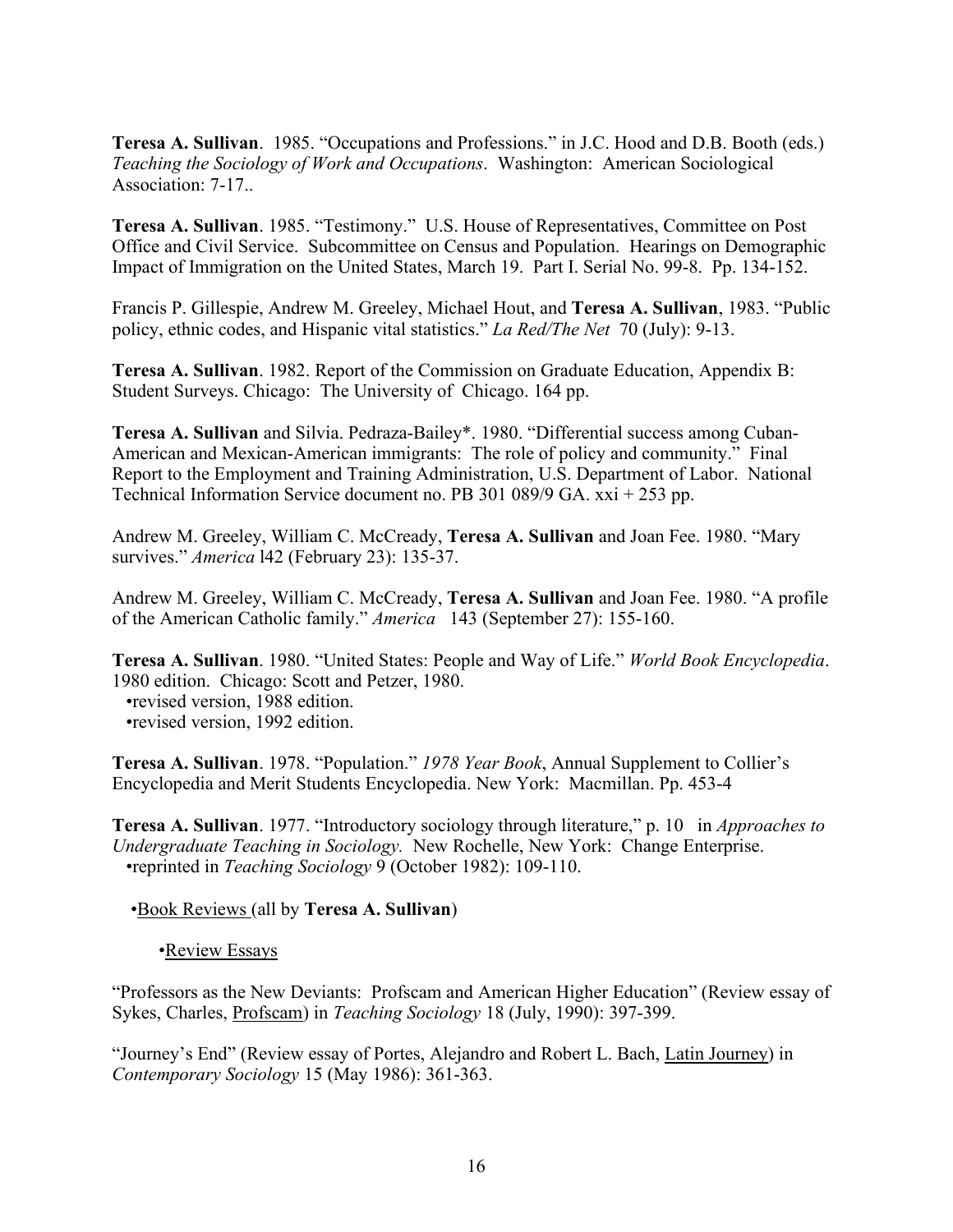"A Supply Side View of the Melting Pot" (Review essay of Lieberson, Stanley, A Piece of the Pie) in *American Journal of Sociology* 88 (November 1982):590-595.

# •Regular Reviews

Katuna, Barrett. Degendering Leadership in Higher Education in *Contemporary Sociology* 50,1 (January 2021): 59-61.

Reyes, Daisy Verduzco. Learning to be Latino: How Colleges Shape Identity Politics in *Contemporary Sociology* 49,4 (July 2020): 386-388.

Labaree, David F. A Perfect Mess: The Unlikely Ascendancy of American Higher Education, in *Contemporary Sociology* 47,6 (November 2018): 733-735.

Garland, James C. Saving Alma Mater: A Rescue Plan for America's Public Universities in *Journal of Economic Literature* XLIX, 1 (March 2011): 152-53.

Green, Nancy L. , Ready-to-Wear and Ready-to-Work in *Journal of American Ethnic History* 18,3 (Spring 1999): 160-62.

Hardy, Melissa A., Lawrence Hazelrigg, and Jill Quadagno. Ending a Career in the Auto Industry:"30 and Out" in *Contemporary Sociology,* 27,3 (May 1998): 261-262.

Graham, Laurie. On the Line at Subaru-Isuzu: The Japanese Model and the American Worker, in *The Annals of the Ameircan Academy*, 550 (March 1997): 196-97.

Hamington, Maurice. Hail Mary? The Struggle for Ultimate Womanhood in Catholicism, in *Journal of Church and State* 39,1 (Winter 1997): 167-68.

Zambrano, Ruth E. (ed.), Understanding Latino Families: Scholarship, Policy, and Practice in *Ethnic and Racial Studies* 20,2 (April 1997): 445-6.

Watkins, Susan Cotts ed., After Ellis Island: Newcomers and Natives in the 1910 Census, in *Social Forces* 74:1 (September, 1995): 362-63.

Bryk, Anthony S, Valerie E. Lee, and Peter B. Holland, Catholic Schools and the Common Good, in *Journal of Church and State* 36,4 (Fall, 1994): 872-873.

Coleman, John A., ed., One Hundred Years of Catholic Social Thought, in *Journal of Church and State* 35,2 (Spring 1993): 416-418.

Halliday, Terrence C. and Morris Janowitz, eds., Sociology and Its Publics: The Forms and Fates of Disciplinary Organization, in *Contemporary Sociology* 22,6 (November 1993): 876-878.

Schor, Juliet B., The Overworked American*,* in *Social Science Quarterly* 74,4 (December 1993): 923-24.

Sobol, Richard B., Bending the Law: The Story of the Dalkon Shield Bankruptcy*,* in *American*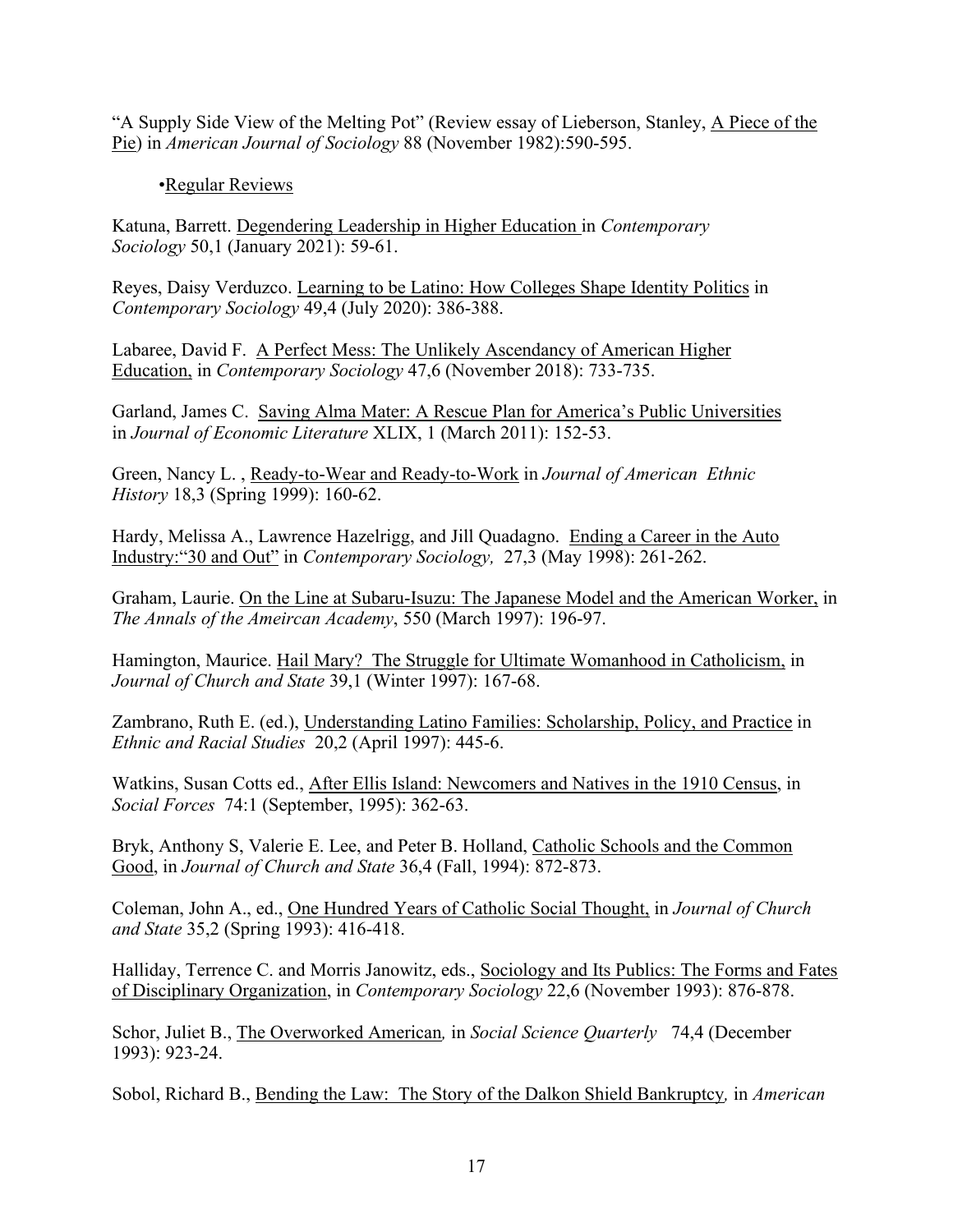*Journal of Sociology* 98,3 (November 1992): 655-657.

Chesler, Mark, Joseph Sanders, and Debra Kalmuss, Social Science in Court: Mobilizing Experts in the School Desegregation Cases, in *Social Forces* 70, 1 (September, 1991): 289-290.

Jensen, Leif, The New Immigration, in *Social Service Review* 65, 1 (March, 1991): 176-77.

Useem, Michael, Liberal Education and the Corporation, in *Sociological Inquiry* 61, 3 (Summer, 1991): 388-390.

Wicks, Jerry W. and Jose L. Pereria de Almeida, "Interactive Population Statistical System," (software) in *Teaching Sociology* 19, 4 (October, 1991): 544-545

Clotfelter, Charles T. and Philip J. Cook, Selling Hope: State Lotteries in America, in *American Journal of Sociology* 97 (September, 1990): 517-518.

O'Toole, Roger (ed.), Sociological Studies in Roman Catholicism, in *Journal of Church and State* 32, 3 (Summer, 1990): 653-654.

Powell, Michael, From Patrician to Professional Elite, in *Social Forces* 69, 2 (December, 1990): 660-661.

Sandefur, Gary and Marta Tienda, Divided Opportunities, in *Social Service Review* 64, 4 (December, 1990): 672-73.

Seidler, John and Katherine Meyer, Conflict and Change in the Catholic Church, in *Journal of Church and State* 32, 1 (Winter, 1990): 155.

Hoge, Dean, The Future of Catholic Leadership, in *National Catholic Reporter* (6 May 1988): 9.

Massey, Douglas et al., Return to Atzlan, in *Science* 240 (20 May 1988): 1059-1060.

. Jaynes, Gerald David, Branches without Roots: Genesis of the Black Working Class in the American South, 1862-1882, in *American Journal of Sociology* 93 (January 1987): 1000-1002.

National Catholic Education Association, Catholic High Schools: Their Impact on Low-Income Students, in *Momentum* 13 (May 1986): 13-14.

Day, Lincoln, Analysing Population Trends: Fertility in a Pluralistic Society, in *Sociology and Social Research* 69 (October 1985): 124-125.

Freeman, Richard B. and David A. Wise (eds.), The Youth Labor Market Problem: Its Nature, Causes, and Consequences, in *Work and Occupations* 11 (August 1984): 385-386.

Gutentag, Marcia and Paul F. Secord, Too Many Women? The Sex Ratio Question, in *American Journal of Sociology* 90 (November 1984): 673-674.

Oberai, A.S. (ed.), State Policies and Internal Migration, *Contemporary Sociology* 13 (November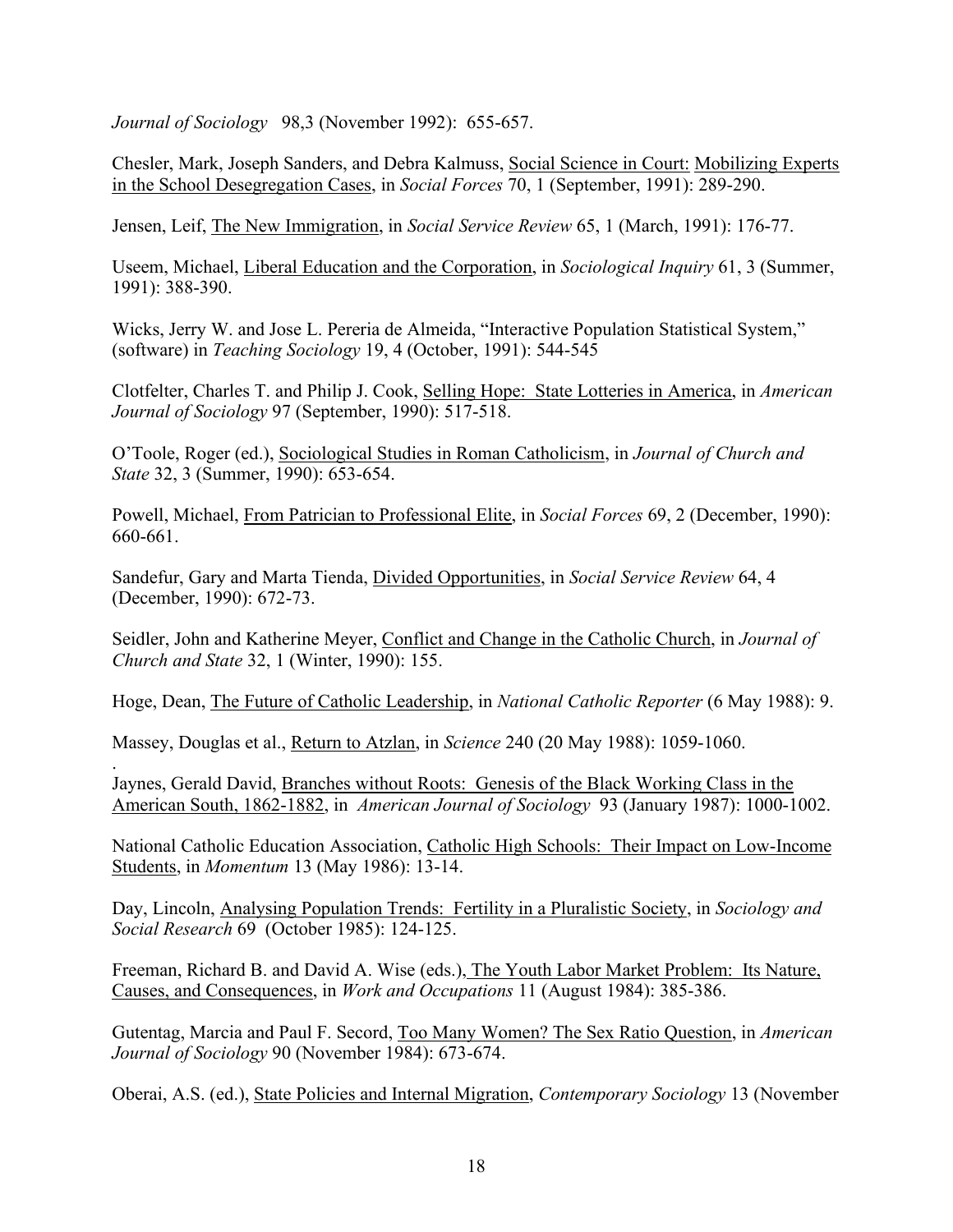1984): 721-722.

Fox, Vivian C. and Martin H. Quitt (eds.), Loving, Parenting, and Dying: The Family Cycle in England and America, Past and Present, in *Contemporary Sociology* 11 (July 1982): 428.

Rist, Ray, Guestworkers in Germany, in *Sociology and Social Research* 63 (1980): 866-867.

Slawson, John, Unequal Americans, in *Ethics* 9 (October 1980): l60-162.

Marshall, Ray and Virgil Christian, eds., Employment of Blacks in the South, in *Contemporary Sociology* 8 (September 1979): 774.

Merton, Robert and Jerry Gaston (eds.), Sociology of science in Europe, in *American Journal of Sociology* 85 (November 1979): 678-80.

San Giovanni, Lucinda, Ex-Nuns, in *The Critic* 5, 8 (March 1979).

Montagna, Paul, Occupations and society, in *Contemporary Sociology* 7 (March 1978): 222-3.

Hindess, Barry, ed., Sociological theories of the economy, in *Contemporary Sociology* 7 (November 1978): 802-3.

Ornstein, Michael, Entry into the American labor force, in *Social Forces* 56 (September 1977): 286-287.

Solmon, Lewis, Male and female graduate students: the question of equal opportunity, in *American Educational Research Journal* 13 (Summer 1976): 232-4.

Jones, Gavin, Population growth and educational planning in developing countries, and Muhsam, Helmut V. (ed.), Education and population: mutual impacts, in *American Educational Research Journal* 13 (Fall, 1976): 30l-4.

## Research Grants for Individual Research

"Evaluating the Top Ten Percent College Admission Plan," Ford Foundation (\$620,000), Co-Principal Investigator, 2000-2005.

"Empirical Study of Business Bankruptcy," National Conference of Bankruptcy Judges (\$600,000) Co-Principal Investigator, 1993-1999.

"The New Immigration and Its Consequences," Census Monograph Chapter, Russell Sage Foundation (\$23,000). Principal Investigator, 1992-94.

"Demographic Characteristics of Individual Debtors," National Conference of Bankruptcy Judges (\$25,000). Co-principal Investigator, 1991-1994.

"Centralized Support for Discipline-based Development of Two Generations of College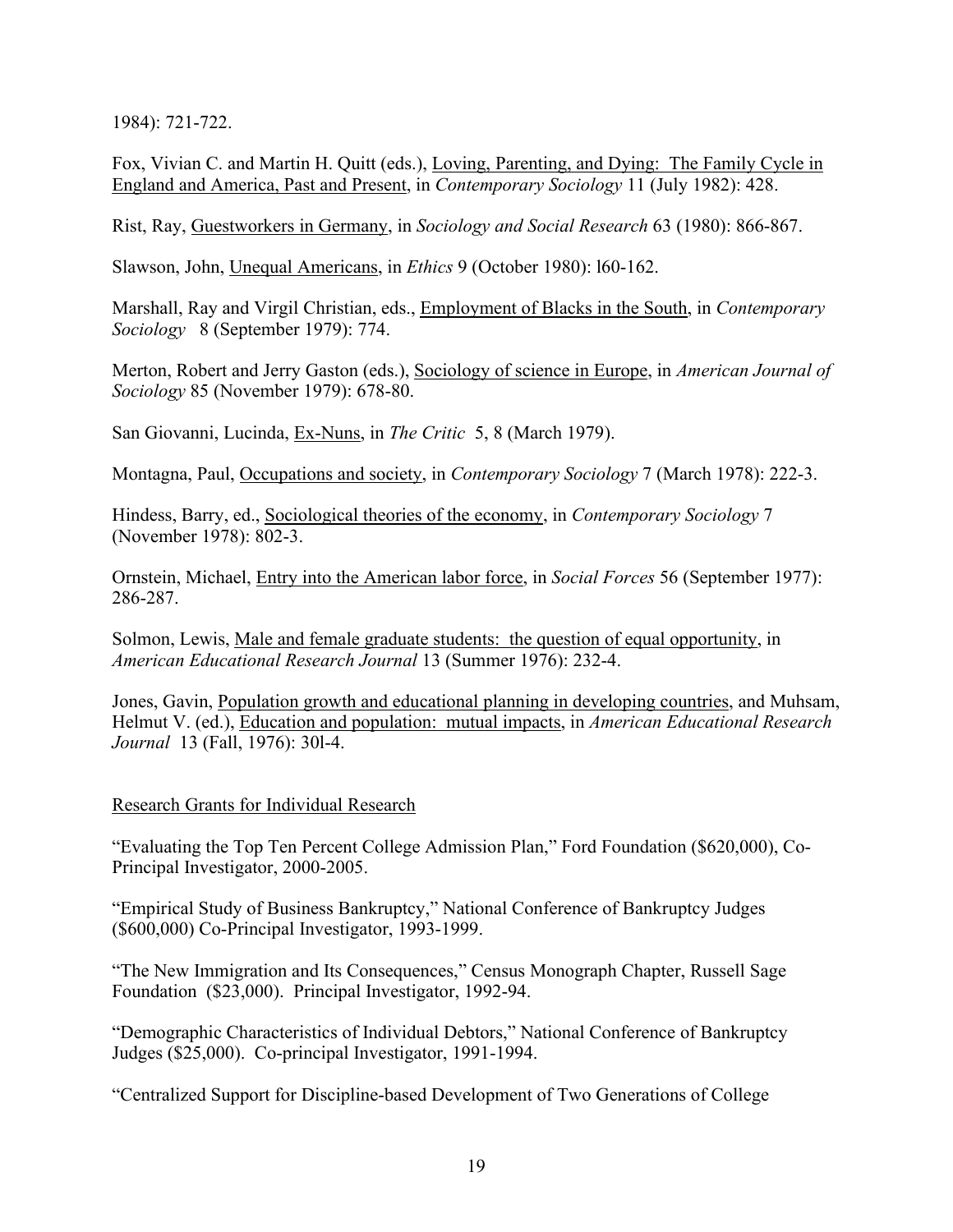Faculty," Fund for the Improvement of Post-Secondary Education (\$202,000). Principal investigator, 1990-1993. Supplement, \$2,312, 1990-91.

"Workers Without Fringe Benefits: Effects on Their Families," University Research Institute (\$24,000). Principal investigator, 1989-90.

"Latino Entrepreneurs and the Impact of the Immigration Reform and Control Act of 1986," U.S. Department of Labor (\$10,000). Principal investigator, 1988.

"Women, Technology, and Employment: Workplace 2000," (funding for a conference) U.S. Department of Labor, Women's Bureau (\$2,000). Co-principal investigator, 1987-1988.

"The Impact of the Immigration Reform and Control Act on Businesses Known to Have Economic Relationships with Undocumented Immigrants," Arthur P. Sloan Foundation (\$62,000). Co-principal Investigator, 1987-88.

"Immigration, Entrepreneurship, and Welfare," Rockefeller Foundation (\$29,000). Principal Investigator, 1985-87.

"Consumer Choices in Bankruptcy: Statutory Intentions and Statutory Consequences," National Science Foundation (\$110,000).Principal Investigator, 1983-86. Additional funding: American Bar Foundation (\$18,000) 1985-87; Texas Bar Foundation (\$5,000), 1985-86.

"Hispanic Mortality in the Southwest: A Methodological Reassessment," University Research Institute (\$4,000). Principal investigator, 1983-84.

"Studying Hispanic Demography through Catholic Parish Records," The Johnson Foundation (funding for a Wingspread Conference). Principal investigator, 1981.

"Estimating Hispanic Undercount through Catholic Parish Records," The Ford Foundation (\$25,000). Principal investigator, 1980-82.

"American Immigration Policy: The Second American Dilemma," The Revson Foundation and the Ford Foundation (\$l00,000) to the National Opinion Research Center. Co-principal investigator, 1979-80.

"A Study of Young Catholics," The Knights of Columbus (\$400,000) to the National Opinion Research Center. Co-principal investigator,1979-81.

"Adequate Employment of Women Workers and Fertility," U.S. Department of State, Agency for International Development (\$124,410). Co-principal investigator, 1977-80.

"Differential Success Among Cuban-Americans and Mexican Americans," U.S. Department of Labor (\$l5,000). Principal investigator, 1978-79.

"Innovative Measurement of United States Underemployment for International Comparison," D74.043C, Population Council (\$2,500). Co-principal investigator, 1973-74.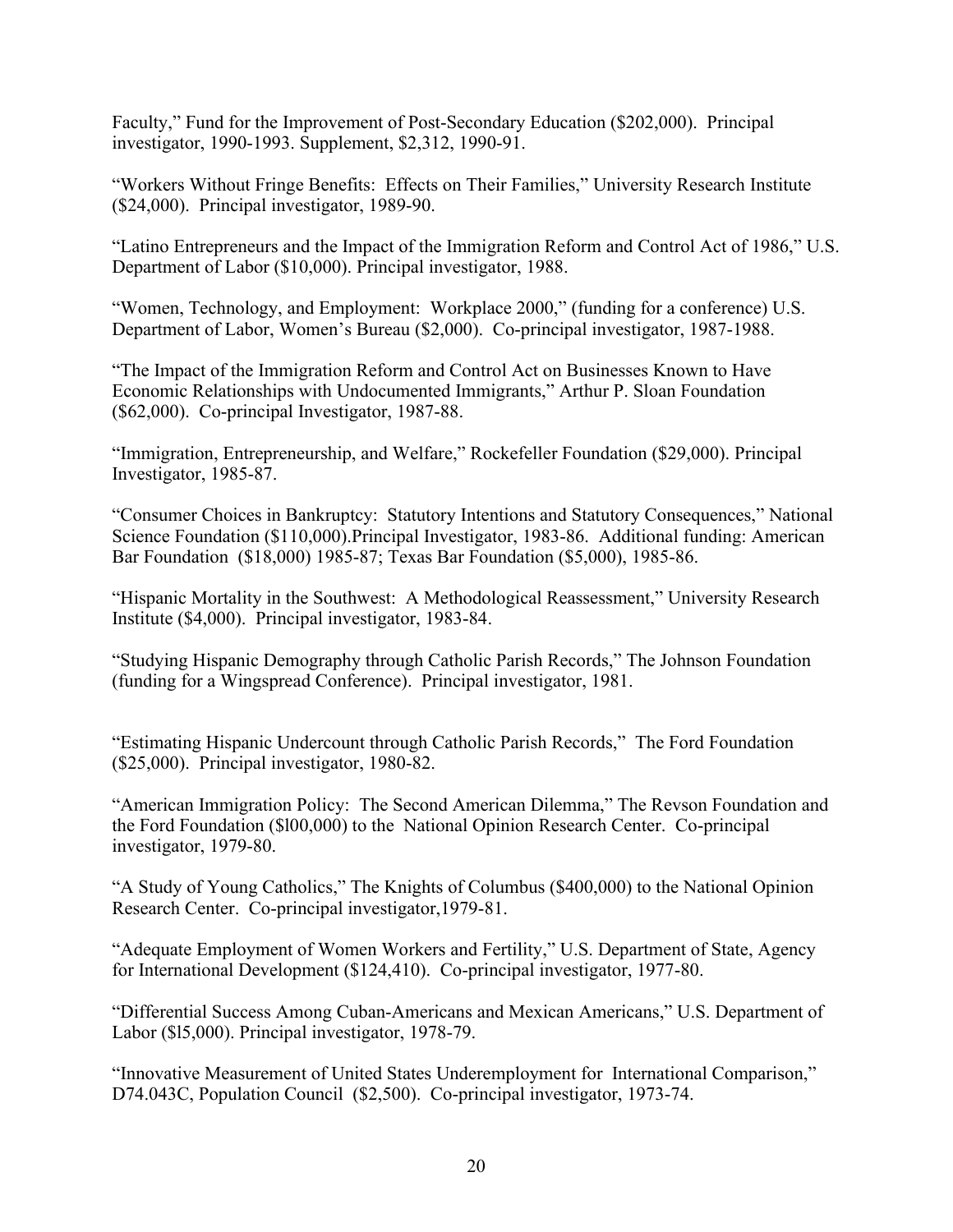(Also eleven research grants under \$4000 from competitive university research funds.)

### Institutional Research Grants

Dreyfus Foundation "Interdisciplinary Research Fellowships" Role: Co-Principal Investigator, \$75,000, 1996-99.

American Association of Colleges and Universitities and the Council of Graduate Schools, "Preparing Future Faculty," \$10,000, 1994-96.

Ford Foundation: "Social Science Concepts in Area Studies," 930-1194, \$100,000. Principal Investigator, 1993-96.

National Institute of Aging: Postdoctoral Training Grant in Social Demography, Population Research Center, The University of Texas at Austin, 1986-87. Role: Principal Investigator. \$43,075.

National Institute of Child Health and Human Development: Core Support Grant, Population Research Center, The University of Texas at Austin, 1976-1981. Role: Faculty Research Associate. \$550,000. Renewal, 1982-1986. Role: Coordinator of Research and Academic Programs. \$850,000. Renewal, 1986-1992. Role: Coordinator of Research and Academic Programs. \$1,561,332. Renewal, 1992-1997. Role: Faculty Research Associate. \$1,892,000.

Training Grant in Population, The University of Chicago, 1979-1984. Role: Professor. \$300,000.

Training Grant in Population, The University of Texas at Austin, 1982-1987. Role: Training Director, \$325,000. Renewal, 1987-1992. Role: Training Director. \$291,000. Renewal, 1992-97. Role: Faculty Research Associate. \$350,000.

National Science Foundation: Research Experience for Undergraduates in Minority Demography, The University of Texas at Austin, 1989-90. Role: Principal Investigator, \$39,000. Renewal, 1990-93. Role: Principal Investigator. \$120,000. Additional funding: Population Association of American, "Minority Outreach," 1992, \$1,000. Renewal, 1993-1996. Role: Co-Principal Investigator. \$144,000.

William and Flora Hewlett Foundation: Research and Training in Latin American, Mexican, and Mexican-Origin Population Studies, The University of Texas at Austin, 1983-1985. Role: Professor. \$225,000. Renewal, 1986-1992. Role: Professor. \$650,000. Renewal, 1992-97. Role: Professor. \$650,000.

"Group-Based Pedagogies and the Campus Community," 1997-2000. Role: Principal Investigator, \$100,000.

## Professional Activities

#### •Elected and appointed positions

National Research Council/National Academies of Sciences, Engineering, and Medicine 1992-94 Panel on the Requirements for the Year 2000 Census and Beyond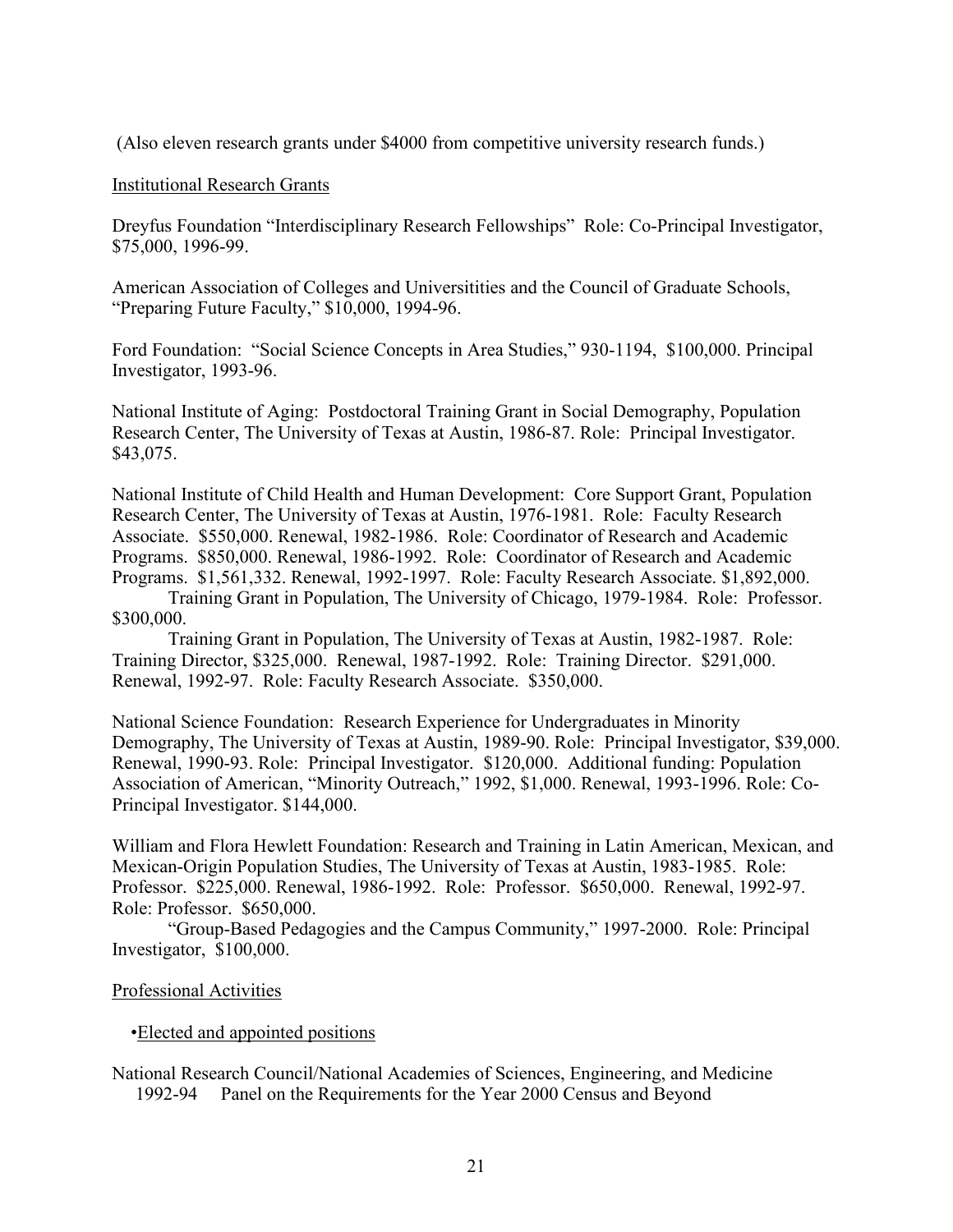- 1984-86 Panel on Technology and Women's Employment
- 1983-85 Panel on Immigration Statistics
- 2007-09 Committee on Ensuring the Utility and Integrity of Research Data in a Digital Age
- 2009-12 Panel on Higher Education Productivity (Chair)
- 2010-12 Panel on Research Universities
- 2014-16 Committee on Improving Higher Education's Responsiveness to STEM

Workforce Needs (Co-Chair)

2021-23 Panel on the Accuracy of the 2020 Census (Chair)

National Science Foundation

- 1994-97 Committee on Equal Opportunities in Science and Engineering; liaison to the Advisory Committee on Social, Behavioral, and Economic Science
- 1992 Chair, Committee of Visitors, Sociology Program
- 1992 Review Panel, Instrumentation and Laboratory Improvement Program
- 1985 Oversight Committee, Measurement, Methods, and Data Improvement Program
- 1981-83 Advisory Panel, Sociology Program
- U.S. Bureau of the Census
	- 1989-95 Census Advisory Committee on Population Statistics; Chair 1991-92 (elected)
	- 1992 Committee for Adjustment of Postcensal Estimates, invited expert

American Association for the Advancement of Science

- 1993-96 Electorate Nominating Committee, Section K on Social, Economic, and Political Sciences (elected); Chair, 1996-97
- 1996-99 Chair-Elect, Chair, and Retiring Chair, Section K on Social, Economic, and Political Sciences (elected)
- 1998-99 Council

### American Council on Education

2011-14 Board of Directors

American Sociological Association

- 1995-98 Secretary (Secretary-Elect, 1994-95) (elected)
- 1991-02 Program Committees for 1993-1999 and 2002 annual meetings
- 1988-92 Publications Committee; also member, 1995-98
- 1985-87 Nominations Committee (elected)
- 1984-86 Distinguished Contribution to Scholarship Award Committee; Chair, 1985, 1986
- 1978-80 Liaison committee with the National Commission on Employment and Unemployment Statistics

Section on Population

- 1984-87 Council (elected)
- 1982-83 Nominations Committee; also Chair, 1977-78
- Section on Undergraduate Education
	- 1988-91 Council (elected)
	- 1991-92 Nominations Committee

## Section on Organizations and Occupations

- 1983-84 Program Committee
- 1992-93 Nominations Committee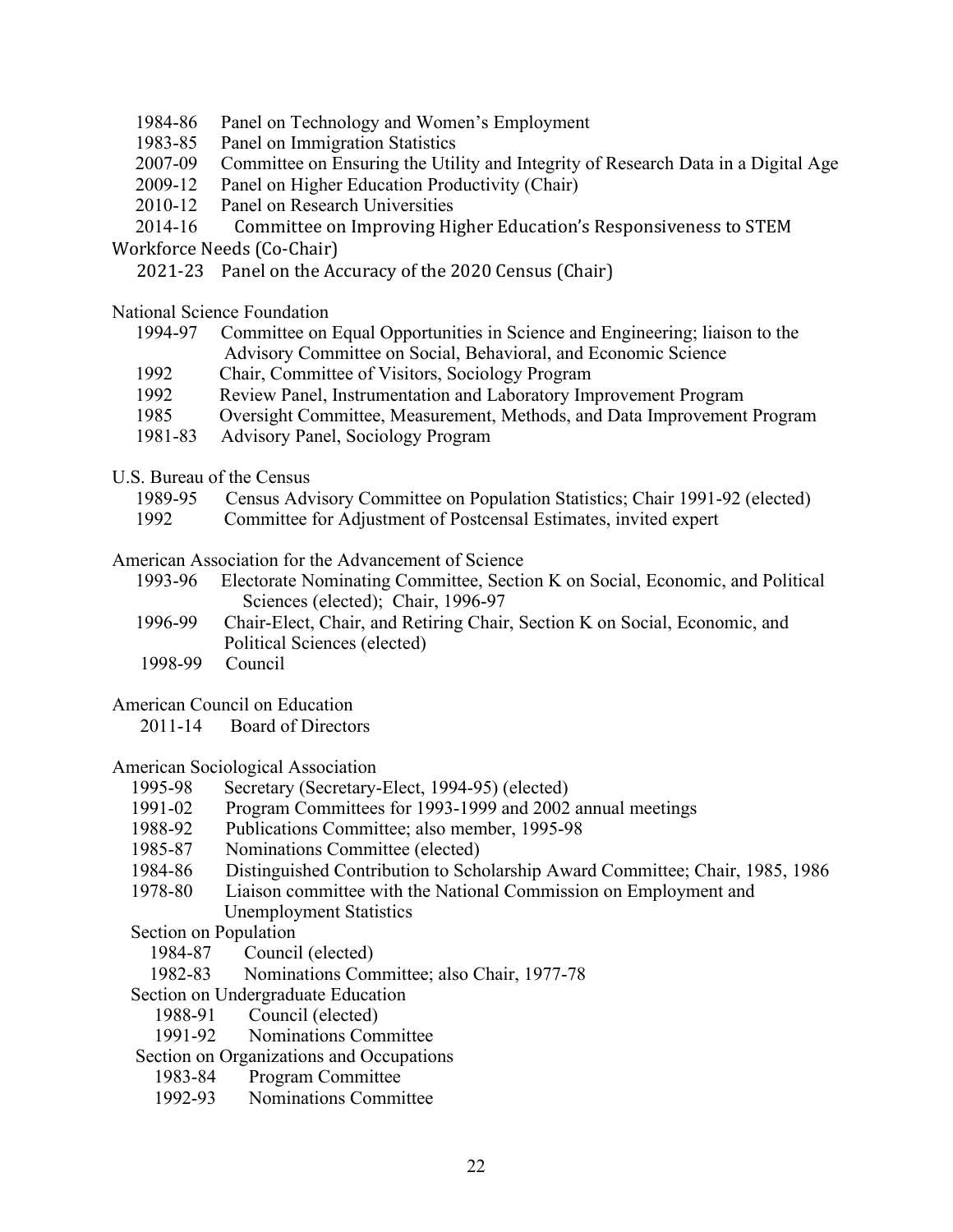Project on Undergraduate Sociology

1976-79 Curriculum and teaching methods reactor panel

- American Statistical Association
	- Social Statistics Section

1986-88 Secretary-Treasurer (elected)

#### APLU (formerly NASULGC)

- 2009-10 Executive Committee (elected), Council on Research Policy and Graduate Education
- 2009-11 Executive Committee (elected), Council on Academic Affairs; Chair-Elect (elected)
- 2013-14 Secretary, Council of Presidents (elected)
- 2014-15 Chair, Council of Presidents (elected)
- 2015-16 Chair-Elect, APLU Board of Directors (elected)
- 2016-17 Chair, APLU Board of Directors (elected)
- 2017-18 Past Chair of the Board and Chair, Nominating Committee

#### Association of Governing Boards

- 2012-15 Vice-Chair, Council of Presidents (elected)
- 2015-18 Chair, Council of Presidents (elected)

## Association of Graduate Schools

- 1999-01 Executive Council (elected)
- 2000-02 Vice President, President-Elect, and President (elected)

#### Association of Texas Graduate Schools

1999-01 Second Vice President, First Vice President, President (elected)

#### Business-Higher Education Forum

- 2014-17 Board of Directors (elected)
- 2017-18 Chair, Board of Directors (elected)

### Council of Graduate Schools

Nominating Committee (elected)

2000-01 Board of Directors (regional liaison)

### Conference of Southern Graduate Schools

- 1996-98 Master's thesis awards committee
- 1996-99 Issues and planning committee
- 1998-99 Vice-president and president-elect (elected)
- 1999-00 President (elected)

### Society for the Study of Social Problems

- 1993-94 Chair, Section on Law & Society Special Problems Division (founding chair)
- 1984-87 Budget, Finance, and Audit Committee (elected); Chair, 1986-87 (elected)

Social Science Research Council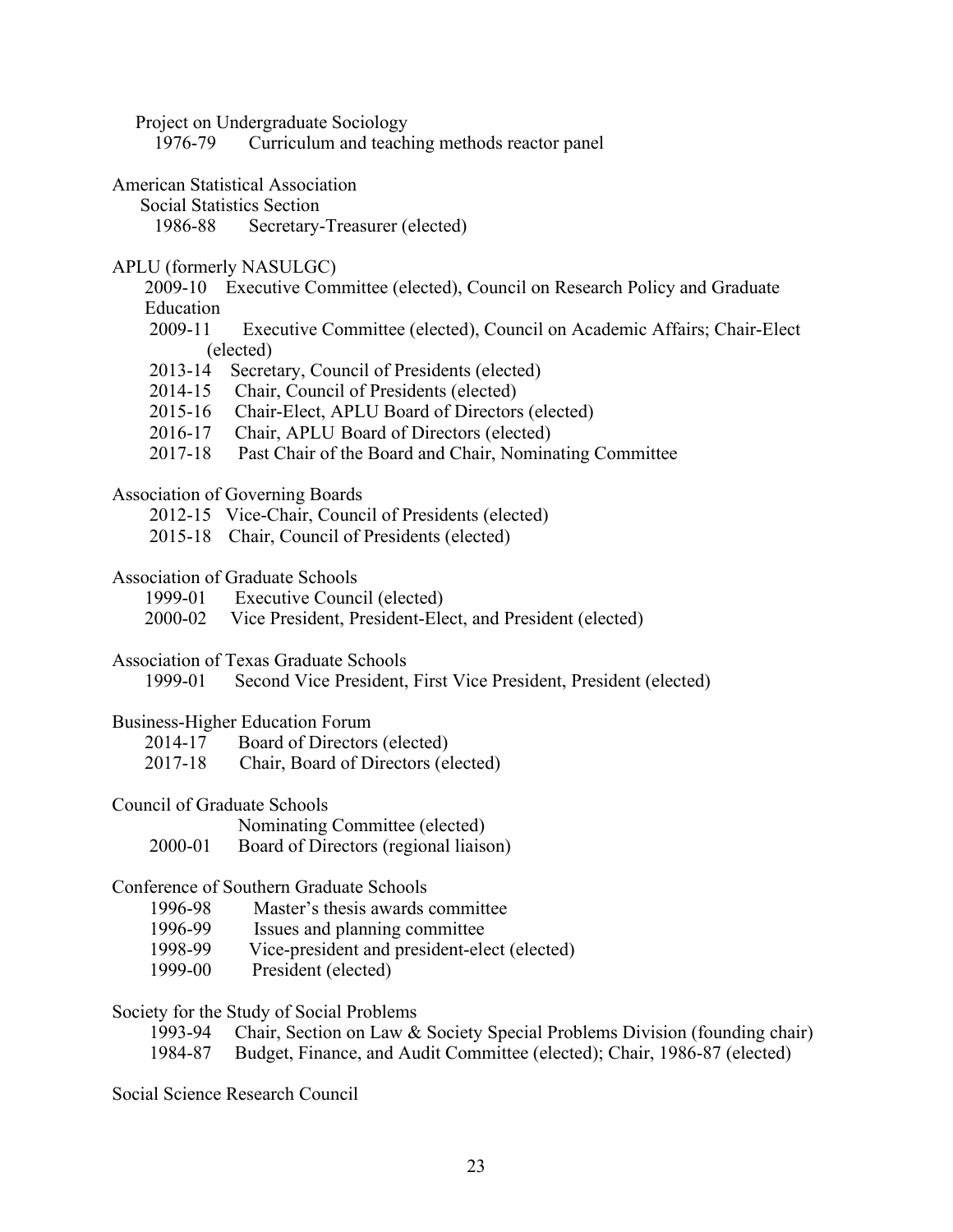- 1999-01 Committee on SIPP
- 1996-97 Task Force on Higher Education
- Sociologists for Women in Society
	- 1985-87 Finance Committee

#### Population Association of America

- 1988-91 Liaison to the American Association for the Advancement of Science
- 1989-91 Board of Directors (elected); Finance Committee, 1989-91; Chair, 1991

#### Southwestern Sociological Association

- 1988-89 President (elected)
- 1987-88 First Vice-President (elected)
- 1986-87 Second Vice-President (elected)
- 1985-86 Executive Council (elected)
- 1983-84 Elections Chair

### Texas Association of System Chief Academic Officers

2003-04 Chair (elected)

American Association of University Professors

 1987-89 Committee W (Committee on the Status of Women), Chair, Subcommittee on Women's Studies

•Ad Hoc Review panels:

U.S Department of Labor: National Longitudinal Surveys of Work Experience and Quality of Employment Surveys

NICHD: ad hoc site visit team (1980) and study sections (1988,1989).

•Organizer (O) and/or discussant (D) of sessions at professional meetings:

 Debt and Debtors (special session), American Sociological Association, 2001 Labor Force--1975 Southern Regional Demographic Group (O,D), 1976 Population

Association of America (O,D), 1980, Midwest Sociological Association (O,D), 1980, Population Association of America (O,D), 1980 Southern Sociological Association (D), 1985 American Sociological Association (O), 1985 Population Association of America (O,D); 1986 Southwestern Sociological Association (O,D); 1991, Population Association of America (2 sessions; O,D); 1992

Southwestern Sociological Association (2 sessions, O)

Economy and Society--1979 American Sociological Association (D)

 Ethnic Stratification--1983 American Sociological Association (D), 1985 Southwestern Sociological Association (O)

 Family and Household --1984 American Sociological Association (2 sessions,O) Immigration--1983 American Sociological Association (D); 1985 Southwestern

Sociological Association (O,D);1986 Pacific Sociological Association (O)

 Law and Society: 1994 Society for the Study of Social Problems (2 sessions, O, D) Social Stratification--1978 Interuniversity Seminar on Armed Forces and Society (D), 1978 American Sociological Association (D)

Occupations -1984 American Sociological Association (2 sessions,O)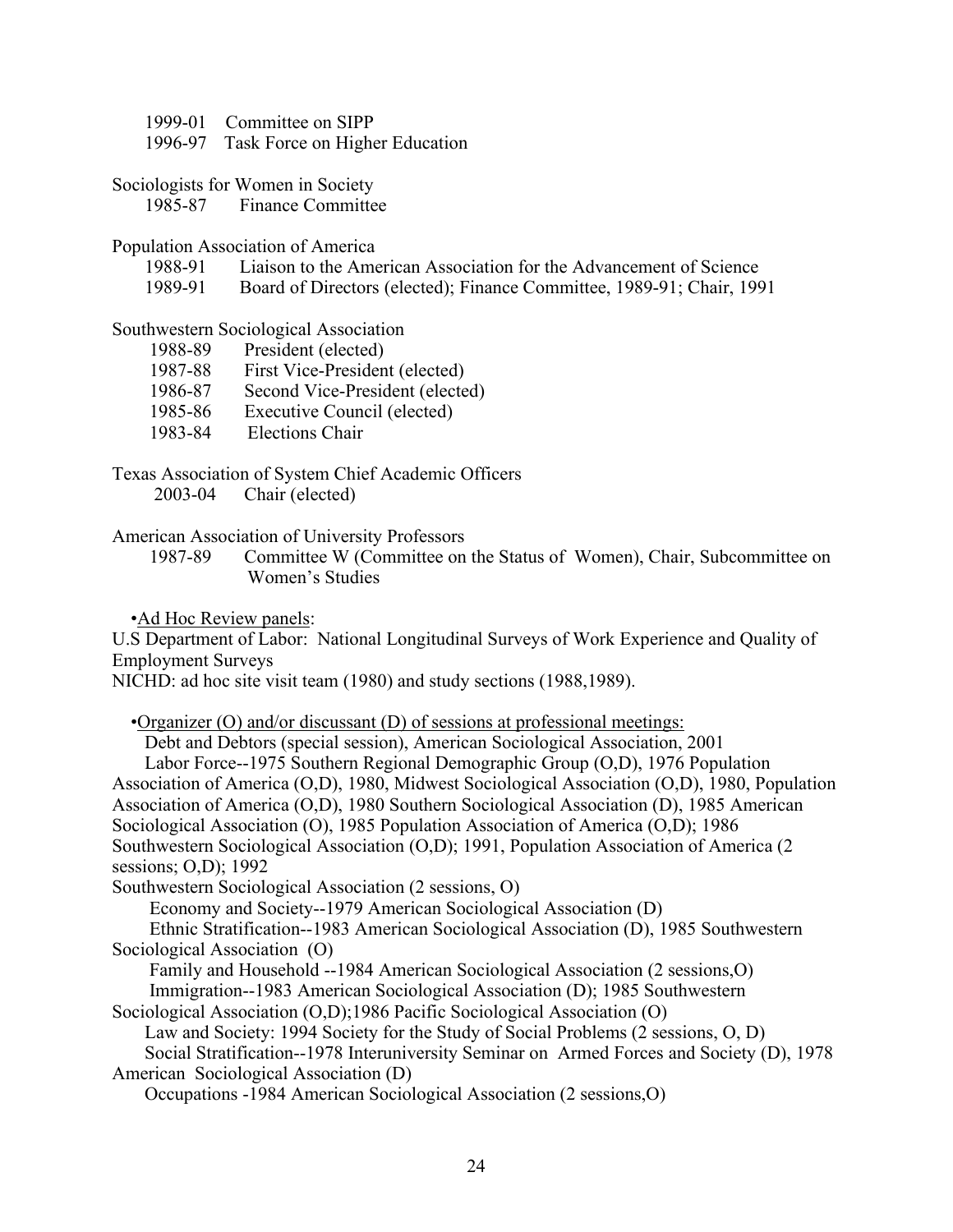Sociology of American Catholicism --1983 Southwestern Sociological Association (2 sessions, O)

 Government Statistics--1983 Society for the Study of Social Problems (O); 1990 American Association for the Advancement of Science (0)

Population--1984 American Sociological Association (D)

Teaching --1988 Population Association of America (0)

 Undergraduate Honors--1990 Southwestern Sociological Association (3 sessions,O); 1993 Southwestern Sociological Association (5 sessions, O); 1994 Southwestern Sociological Association (3 sessions)

Demography, Politics, and Law-- 1993 Population Association of America (O)

•Editorial Experience

Editor: Arnold and Caroline Rose Monograph Series, an official publication of the American Sociological Association (1988-1992); Editor-Elect (1987). Advisory Editor, *The Encyclopedia of Sociology* (1997-2000 ) Associate Editor: *American Journal of Sociology* (1978-80, 1972-74); *Demography* (1982-83); *Social Science Quarterly* (1976-80); *Sociological Forum* (1985-86).

Editorial Board: *Social Forces* (1982-85); Rose Monograph Series (1983-87); South Florida Studies in Religion and Society (1991- ); *Population Research and Policy Review* (1993-). Ad hoc Reviewer: *American Journal of Sociology, American Sociological Review, American Bankruptcy Law Journal, Child Development, Classical Philology , Computers and Social Sciences, Demography, Ethnic and Racial Studies, Ethnicity, Family Planning Perspectives, Harvard Data Science Review, Human Organization, International Migration Review, Journal of Social Psychology and Personality, Policy Studies, Review of Public Data Use, Rural Sociology, School Review, Science, Social Forces, Social Problems, Social Psychology Quarterly, Social Science Research, Sociological Focus, Sociological Forum, Sociological Inquiry, Sociological Methodology, Sociological Quarterly, Social Science Quarterly, Teaching Sociology,* National Science Foundation proposals, East-West Population Institute Paper Series, and numerous commercial and university presses.

#### • Courses Taught

Undergraduate:

 introductory sociology freshman seminar: credit cards, debt, and American society sociology of science social change population problems sociology of education introduction to population equality in United States occupations and professions (contains a substantial writing component) sociology of work population and society honors tutorial analytical demography sociology of slavery (contains a substantial writing component)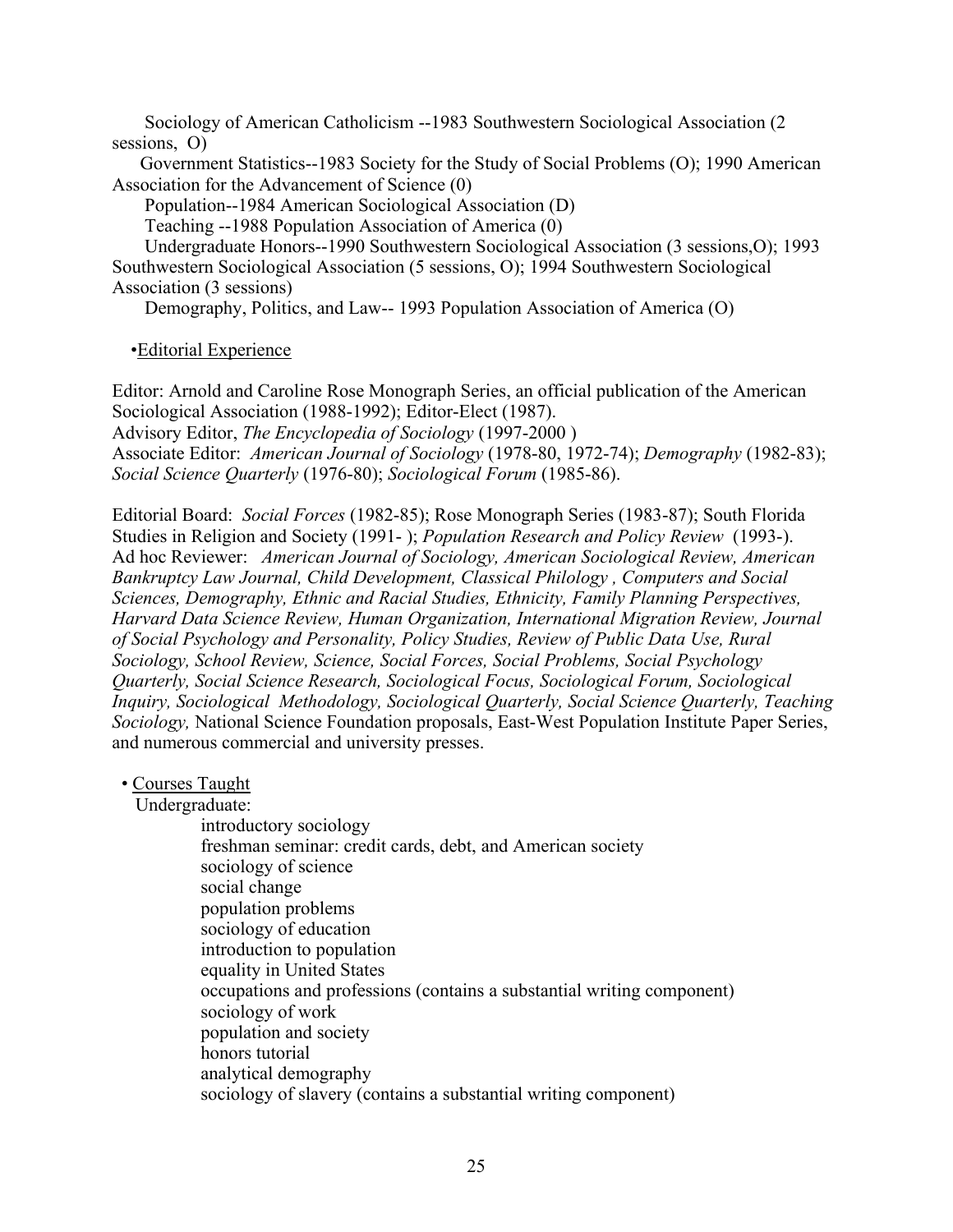|           | social problems                                        |
|-----------|--------------------------------------------------------|
|           | the 2020 Census                                        |
| Graduate: |                                                        |
|           | demographic techniques                                 |
|           | labor force                                            |
|           | labor force and work institutions                      |
|           | immigration and labor force                            |
|           | introduction to population                             |
|           | supervised teaching for graduate students in sociology |
|           | advanced issues in teaching                            |
|           | University of Texas School of Law:                     |
|           | demography and law                                     |
|           |                                                        |

#### •University and Community Service

#### at The University of Texas at Austin:

 UT-System Task Force on Educational Finances, 1993-94; Executive Vice President and Provost Search Committee, 1993-94 (elected); Presidential Search Committee, 1992 (elected); internal review committee, Department of Astronomy, 1993; University Committee on Committees, 1991-95; Strategic Planning Subcommittee, 1993; Dean Search Committee, School of Social Work, 1991-92; Committee to evaluate the Dean of the College of Communication, 1990-91; Faculty Senator, 1988-89 (elected); Faculty Senate Committee on Family Leave, Co-Chair, 1988-89; University Multiculturalism Committee, 1990; University Grievance Committee, 1988-89 (elected); Discipline Policies Committee, 1989-91; Financial Aid to Students Committee, 1987-89; University Housing Committee, 1985-1986

 Office of the Executive Vice President and Provost: Piper Professorship Selection Committee, 1986-89; Research Infrastructure Enhancement Committee, 1993-

 The Graduate School: Graduate Minority Opportunity Fellowship Committee, 1983-1987; Luce Scholars Selection Committee, 1986-87; Dissertation Award Committee, 1987-88 The School of Law: Advocacy Programs Committee, ex officio, 1984-1985

 The College of Liberal Arts: Ad Hoc Committee to Evaluate the Department of Oriental and African Languages and Literatures, 1993; Research Committee 1990-91; Committee on TA/Al Workload Equity, 1990-91; Course and Curriculum Committee, 1990-93; Promotions and Tenure Committee, 1988-89; Faculty Council (elected), 1984-1986; advising and retention committee,1984-1985; Junior Fellows committee, 1984-1985; ad hoc committee on undergraduate placement, 1983-1984; Center for Mexican American Studies advisory committee, 1985-1988; Chair, Women's Studies Committee, 1985-87; pre-law advisory committee, 1985-1986.

 Institute of Latin American Studies: Grants and Awards Committee, 1982-1984. Population Research Center: Steering Committee, 1976, 1981-1990; Administrative Committee, 1986-88; Training Committee, 1987-1989; Organizational Restructuring Committee,

1992; Governance Committee, 1993.

Department of Economics: ad hoc promotions review committees, 1984-1986.

 Department of Sociology: Executive Committee (elected),1985-1987, 1988-89; Promotions Committee, 1985- ;Graduate Studies Steering Committee (elected), 1983-1985, 1987-89;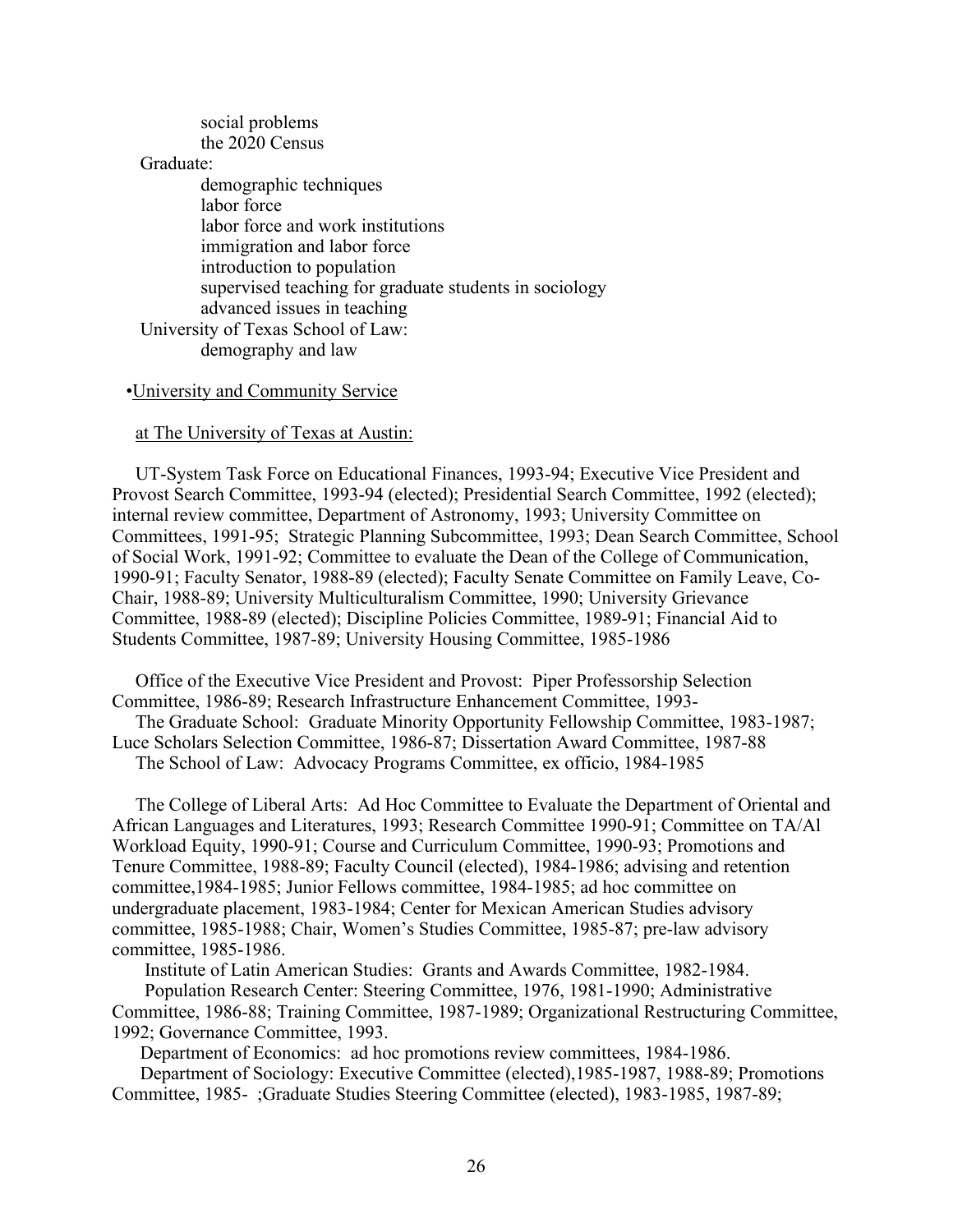Graduate Admissions Committee (elected), 1985-1987; Undergraduate Studies Committee, 1975-1976, 1981-1986 (Chair and Undergraduate Adviser, Fall, 1985); faculty recruiting committees, 1975-1976, 1985-1986, 1988-1990; Chair, departmental Human Subjects Review Committee 1984-1989; Chair, demography/ecology curriculum group, 1982-1987.

### at The University of Chicago:

The President's Commission on Graduate Education, 1980-1982.

 The College: Admissions Committee, 1979-1981; Social Science Core Course advisory committee, 1978-1980.

 The Division of Social Sciences: Dean's ad hoc advisory panel on research applications, 1977-1979.

 Department of Sociology: Admissions Committee, 1977-1980; Chair, faculty recruiting committee, 1977; examination committee, 1978-1979; placement committee, 1978-1979; advisory committee for the selection of a department chair, 1980-1981 (elected); Chair, Society for Social Research (elected) [graduate student organization in sociology] 1971-1972.

#### at Michigan State University:

Academic Council, 1968-1970 [one of three student members].

Freshman orientation adviser, 1969.

 James Madison College: Curriculum Committee (elected), 1967- 1970; socioeconomic field curriculum subcommittee (elected), 1967-1969.

#### Community and Student Service

U.S. Catholic Bishops' Theology-Social Science Consultation, 1977-1979.

 Board of Directors: Calvert Foundation (Chicago, Illinois), 1978-1981; CARA, Inc. (Washington, D.C.), 1986-1989.

 Pro bono expert testimony, Lawyers' Committee for Civil Rights Under Law, 1978-1980. Adviser, Visor chapter of Mortarboard (University of Texas), 1975-1976; 1981-1987. Faculty Fellow, Littlefield Dormitory, 1983-1987; Andrews Dormitory, 1989-90; Jester Dormitory, 1990-91, 1992-93; at-large, 1991-92

 External Reviewer, Sociology graduate program, University of New Mexico, Albuquerque, NM, 1986; Sociology Department, Vanderbilt University, 1987; Sociology Department, University of Notre Dame, 1990; Sociology Department, Virginia Polytechnic Institute and State University, 1994; Sociology Department, University of Utah, 1995; Sociology Department, University of Maine-Orono, 1995; Sociology Department, University of Maryland, College Park, 1998; Sociology Department, University of Illinois, Chicago, 1999; Graduate School, Louisiana State University, 2000; Sociology Department, Florida State University, 2001; Graduate School, Texas A & M-Commerce; Sociology Department, Duke University, 2001 (chair); Graduate School, University of British Columbia, 2002; Department of Sociology, University of Toronto, 2003; Faculty of Arts and Sciences, University of Toronto, 2004; Department of Sociology, University of Notre Dame, 2006; Department of Sociology, The Ohio State University, 2009.

Board of Overseers' Committee to Visit the Department of Sociology, Harvard College, 1994-97; Chair, 2001-2007.

Faculty advisory panel, Hogg Foundation for Mental Health,1989-92.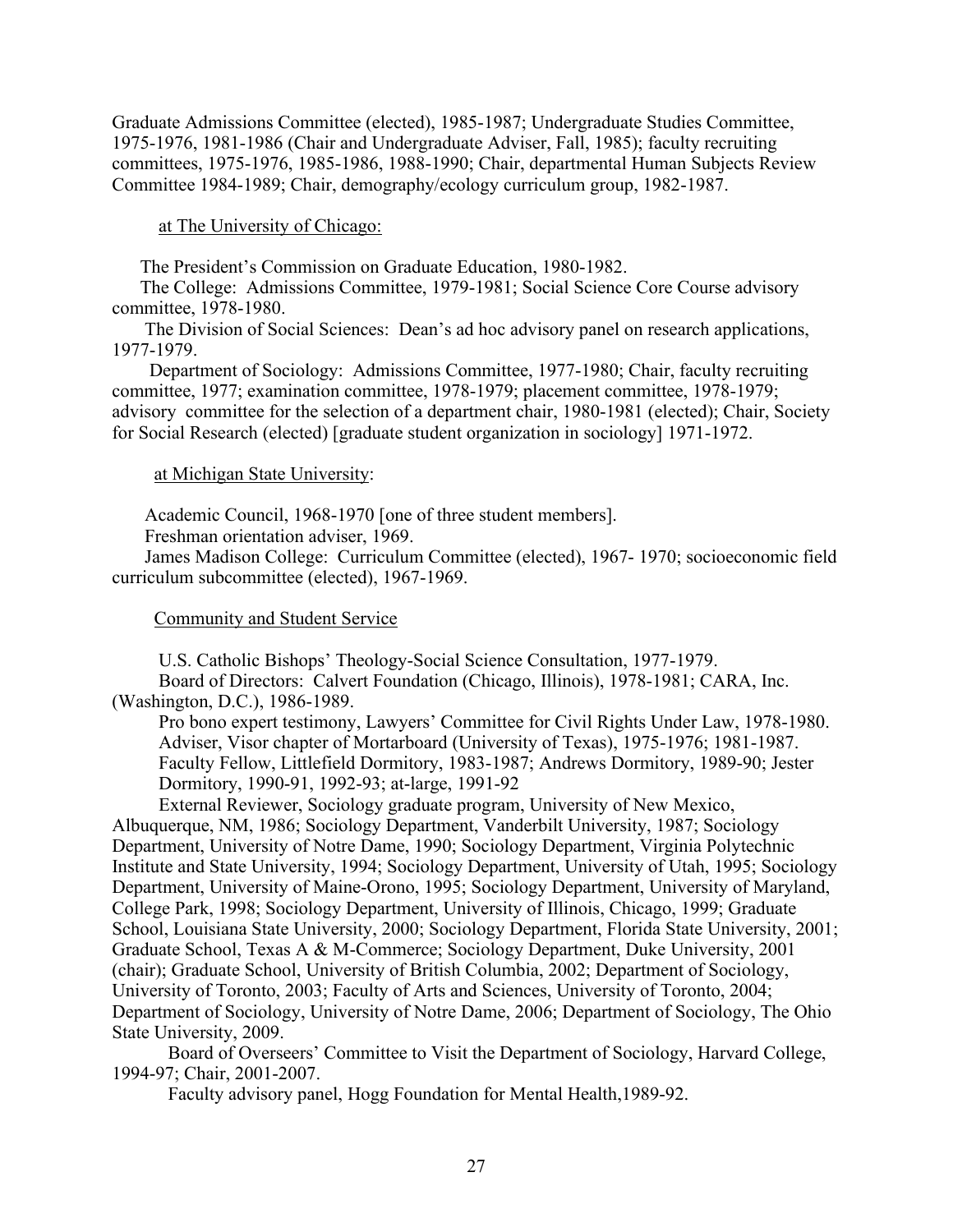Educational Testing Service, GRE Sociology Examination Committee, 1990-94; GRE Services Committee, 1997-; GRE Board, 1999-2002

 Advisory Board, Texas Child Hunger Identification Project, 1992-94. Chair, Committee on Desegregation Analysis, Louisiana State Board of Regents, 1996 Board of Directors, National Black Graduate Students Association, 1997-99 Board of Trustees, St. Michael's Academy, Austin, Texas, 1996-02; Vice-Chair, 99-01

Selected Invited Lectures

Keynote address, annual national meeting of the Association for Financial Counseling and Planning Education, Columbia, MD, 1990

Keynote address, South Central Regional Conference, National Association of Graduate and Professional Students, Austin, TX, 1991

Keynote address, conference on "Change, Its Human Impact," St. David's Hospital, Austin TX, 1991

United States Sixth Circuit Judicial Conference, Columbus, Ohio, 1992

Alpha Kappa Delta lecture, Texas A & M University, 1993

Jeffrey N. Cole Endowed Lecture, Michigan State University, 1993

Commencement address, St. Joseph High School, Jackson, MS, May 1993

Keynote address, National Conference of Bankruptcy Judges, Toronto, Canada, 1994

Keynote address, California Sociological Association, San Diego, CA, 1996

Keynote address, Research Librarians Conference, Tallahassee, FL, 1996

Closing address, Conference on the Future of the Scholarly Monograph, Washington, DC, 1997 Association of Research Libraries, Eugene, Oregon, 1998

Keynote address, American Council on Consumer Interests, San Antonio, 2000

Member Session address, American Council of Learned Societies, Washington, 2000 Scholars' Day Address, Baylor University, 2001

Keynote address, Symposium on Teaching in the New Millennium: Challenges and Opportunities for Excellence in Quality, Texas A&M University-Commerce, Commerce, TX, 2001.

President's Day Address, The University of Texas of the Permian Basin, 2002. Graduation Address, Graduate School of Biomedical Sciences, University of Texas Health Science Center-San Antonio, 2003.

Ruth and John Useem Plenary Address, North Central Sociological Association, 2003. Plenary Address, annual meeting of the Southern Conference of Graduate Schools, Charlotte, NC, 2004.

Opening address, inaugural meeting of the Texas Women in Higher Education, Dallas, TX, 2004

Founders' Day Address, James Madison College, Michigan State University, East Lansing, MI 2004

Keynote address, annual meeting of the Midwestern Association of Graduate Schools, Kansas City, MO, 2005.

Graduation address, Graduate convocation, the University of Georgia, Athens, May 2005. Address, Henry Russel Lecturers' Dinner, University of Michigan, December 2006. Graduation address, College of Liberal Arts, The University of Texas at Austin, December 2008.

Graduation Address, Hooding Presentation Ceremony, Howard University, May, 2010 Hugh J. Clausen Chair Lecture in Leadership, U.S. Army Judge Advocate General School, Charlottesville, VA, October 2010